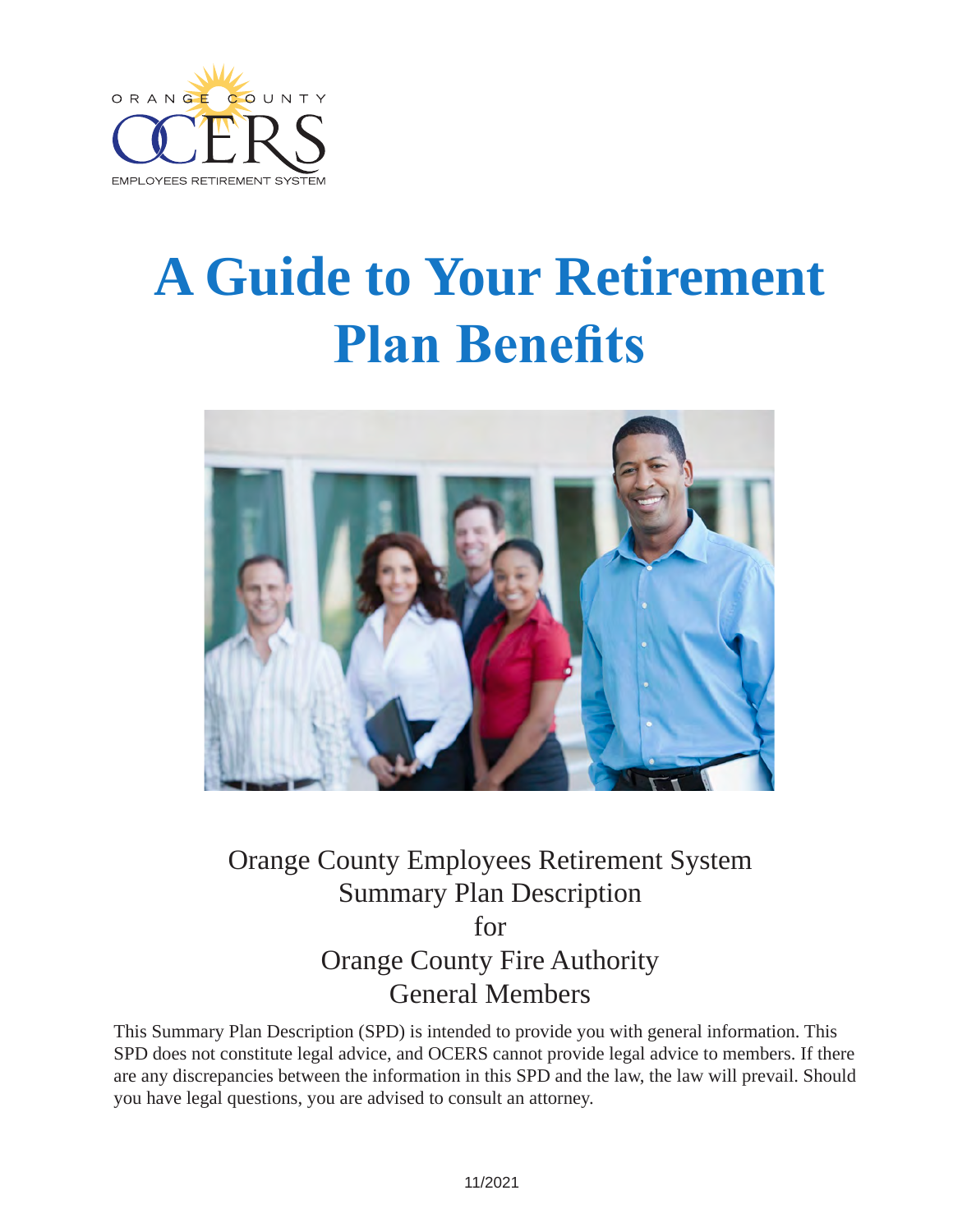## **Table of Contents**

 $=$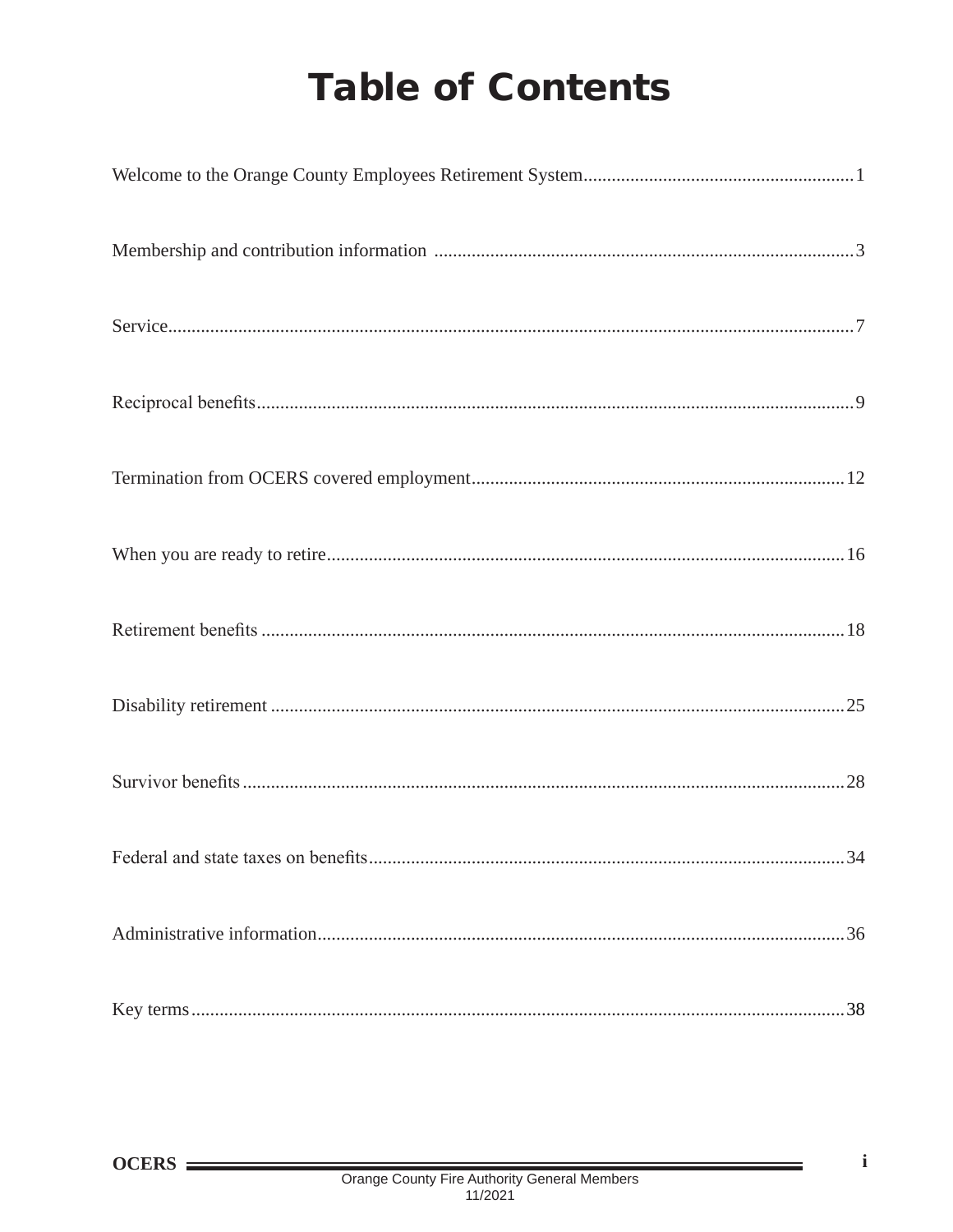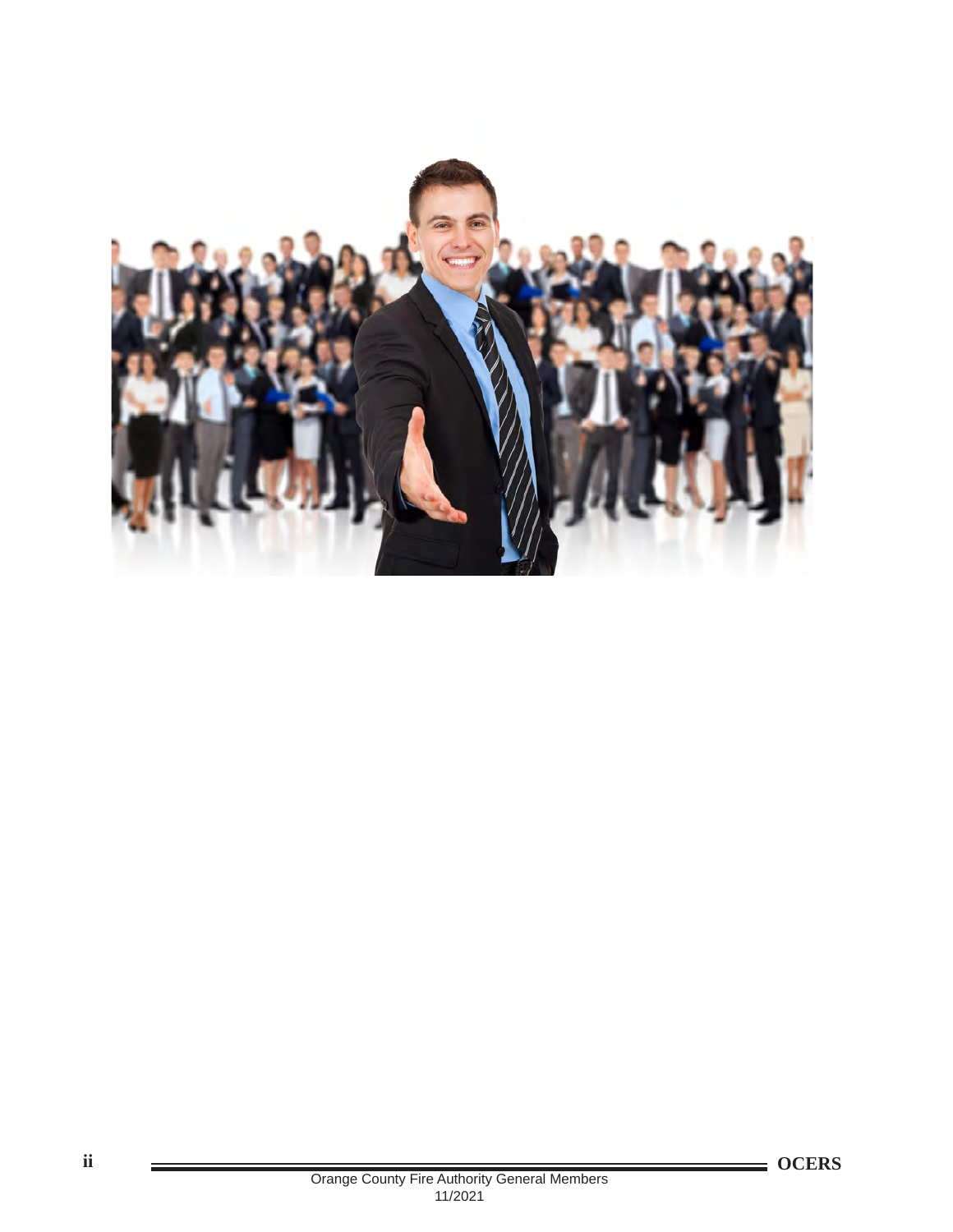## Welcome to the Orange County Employees Retirement System

The Orange County Employees Retirement System (OCERS) provides retirement benefits for employees of the County and certain districts. While you are an active member, both you and your employer make mandatory contributions to the Retirement System. Because OCERS is a Defined Benefit (DB) Plan, once you [retire](#page-20-0) you will receive a monthly lifetime allowance that is based on your benefit formula, age at retirement, Final Average Salary and years of service. A [survivor](#page-30-0) or death benefit may be available to your spouse or other designated beneficiary. In addition, disability [benefits](#page-27-0) are available if you meet the eligibility requirements. As you read this Summary Plan Description (SPD), we encourage you to refer to the [Key Terms](#page-40-0) section to help you better understand this important document.

This Summary Plan Description (SPD) is for all active, deferred and retired Orange County Fire Authority (OCFA) general members.

The OCFA was formed on March 1, 1995, transitioning from the Orange County Fire Department to a Joint Powers Authority. It is an independent special district that services twenty-three cities and the unincorporated areas of Orange County. A twenty-five member Board of Directors governs the OCFA. Emergency response services are provided to residents in a 571 square mile area of Orange County.

## Who is OCERS?

For more than 75 years OCERS has been providing retirement, death and disability benefits to employees of the County and certain districts. OCERS currently serves approximately 29,000 active and deferred members and more than 19,000 retired members and beneficiaries. OCERS is governed by a Board of Retirement consisting of nine regular members and one alternate member (the County Treasurer, four active elected members, four appointed members and one elected retiree).

Membership in the Retirement System is mandatory for all eligible employees. It is, however, optional for certain elected officials and new employees age 60 and over who waive membership.

#### Our mission statement

*"We provide secure retirement and disability benefits with the highest standards of excellence."*

#### Benefit formulas based on hire date and employer agreement

OCERS administers a number of benefit formulas for OCFA employees. Your benefit formula is established by your employer and your hire date.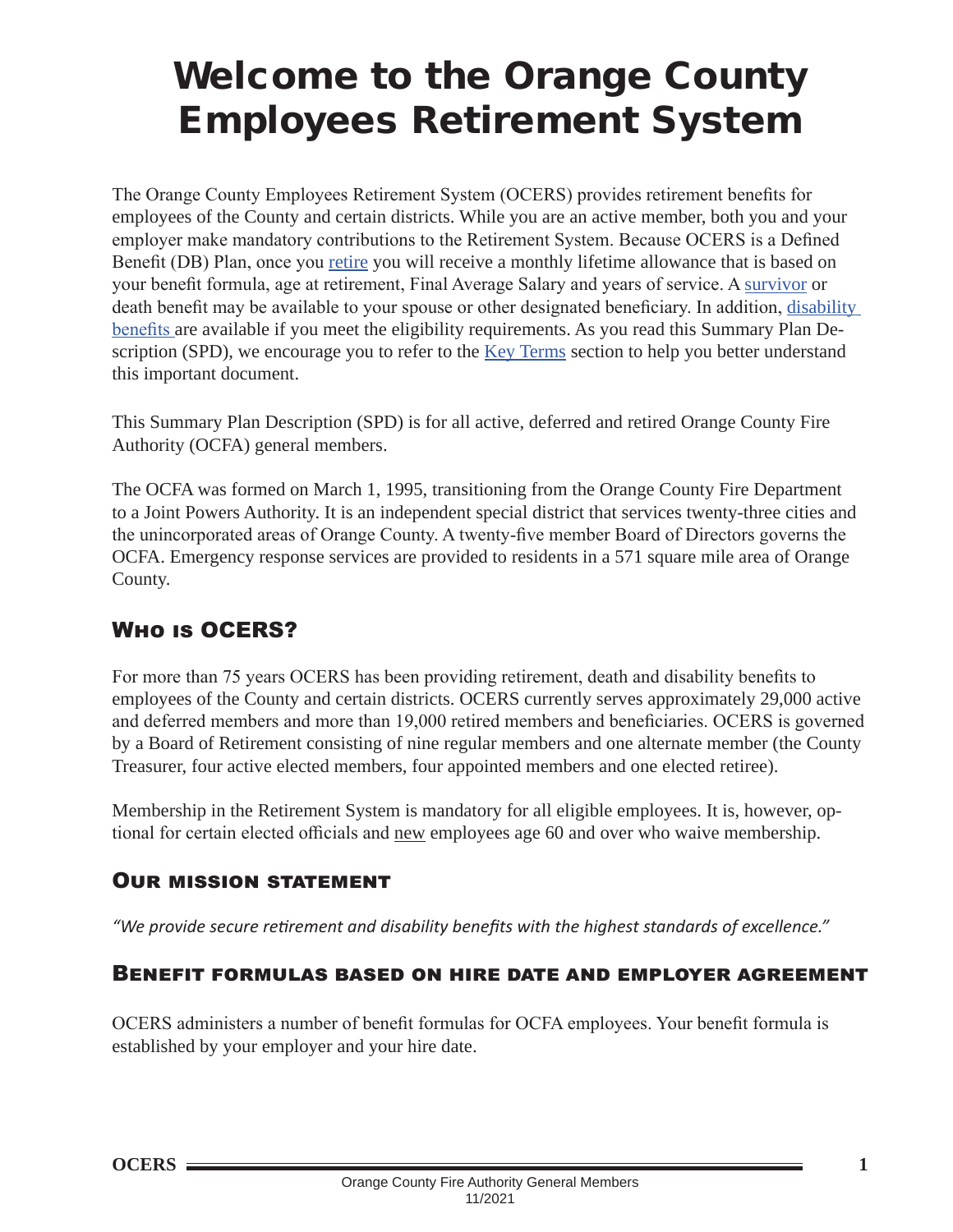Public employees hired before January 1, 2013:

| <b>Legacy Plans</b> | <b>Benefit Formula per Year of Service</b>                                                       |
|---------------------|--------------------------------------------------------------------------------------------------|
| A                   | 2% at 57 hired before September 21, 1979.                                                        |
| B                   | 1.67% at $57\frac{1}{2}$ hired on or after September 21, 1979.                                   |
| I.                  | 2.7% at 55 retroactive for those hired before September 21, 1979 effective<br>July 1, 2004.      |
|                     | 2.7% at 55 retroactive for those hired on or after September 21, 1979<br>effective July 1, 2004. |
| N                   | $2.0\%$ at 55 hired on or after July 1, 2011.                                                    |

New public employees hired on or after January 1, 2013:

| <b>PEPRA Plan</b> | <b>Benefit Formula per Year of Service</b> |
|-------------------|--------------------------------------------|
|                   | 2.5% at 67                                 |

Please go to myOCERS, your online personal account, to identify your specific benefit formula.

#### Contact information

If you have any questions that are not answered after reading this SPD, call Member Services at (714) 558-6200.

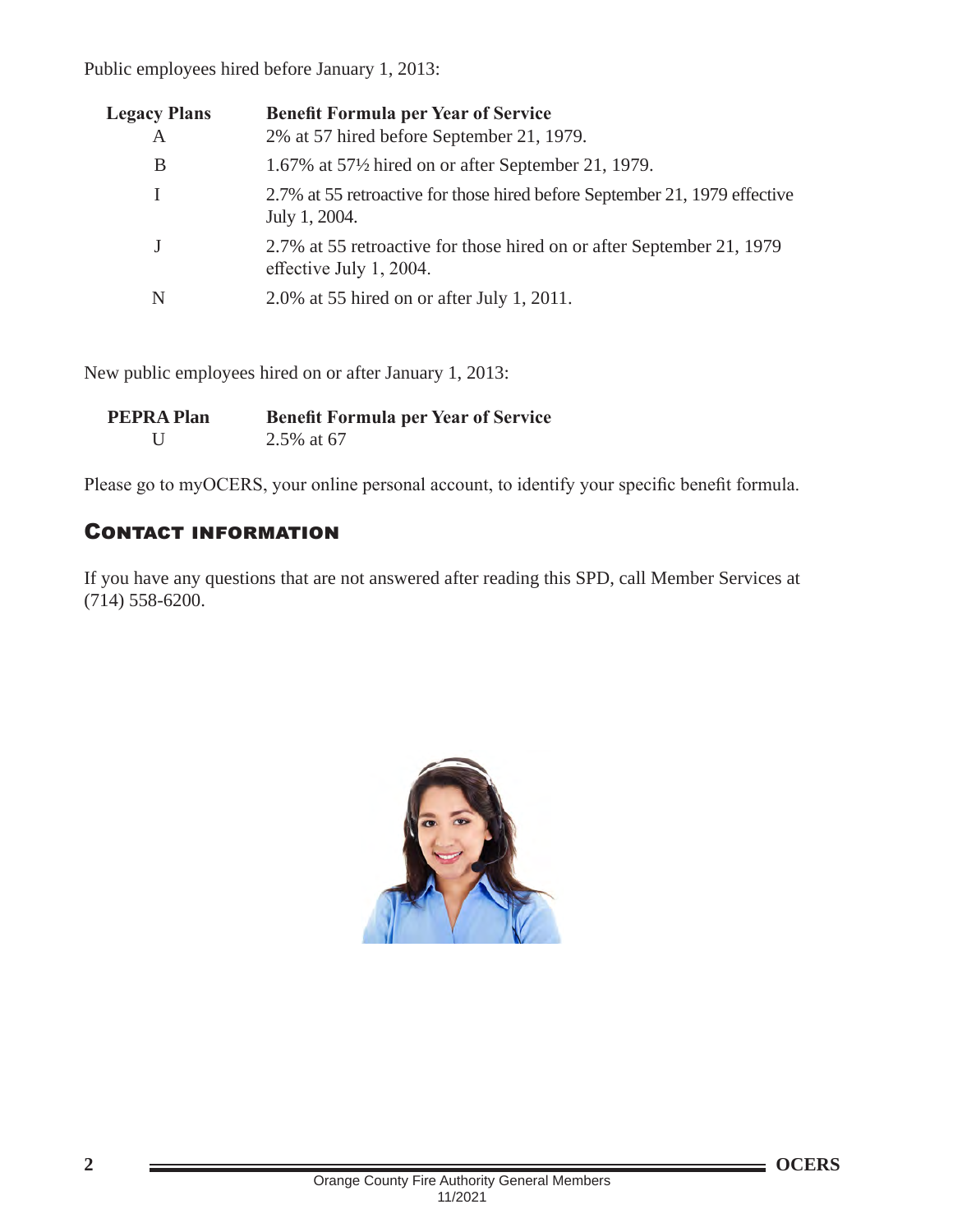## Membership and contribution information

## WHO IS ELIGIBLE?

You automatically become a member of the Retirement System on the date you commence employment in an eligible position.

You are in an eligible position if you are employed by a participating agency as one of the following:

- A full-time employee
	- or
- A part-time employee scheduled to work 20 hours per week or more or
- A limited term full-time employee
	- or
- A limited term employee scheduled to work 20 hours per week or more.

All other employees are ineligible for membership. These include part-time employees scheduled to work less than 20 hours per week, extra-help, and contract employees.

Members are asked to designate a beneficiary upon employment, and update the designation when changes such as birth, death, marriage or divorce occur. A beneficiary is a person that you (the member) name in writing to receive certain benefits provided by the plan upon your death. For certain death benefits your Eligible Spouse or Qualified Domestic Partner must be listed as your beneficiary at the time of your death.

## Plan not integrated with Social Security

As a member of the Retirement System, you neither contribute toward, nor receive credit for, the Federal Old Age Survivors and Disability Insurance program (Social Security) during your service under OCERS. If you worked for another employer who does participate in Social Security, you may find at retirement that you had enough service with that employer to qualify for Social Security benefits. In that case, your benefit from Social Security may be reduced to comply with federal law. Contact Social Security for more information on any possible offset.

If you were hired after March 31, 1986, you must participate in the Medicare portion of Social Security. Members hired on or before that date do not contribute to Medicare.

## Maximum benefit limits

The Orange County Employees Retirement System is considered a "qualified" plan under federal tax laws. Federal tax laws set limits on the amount of benefits you can receive from a qualified plan. If you became a member of the System on or after January 1, 1990, you will be subject to limitations outlined in sections of the Internal Revenue Code, including Section 415 limits. These limits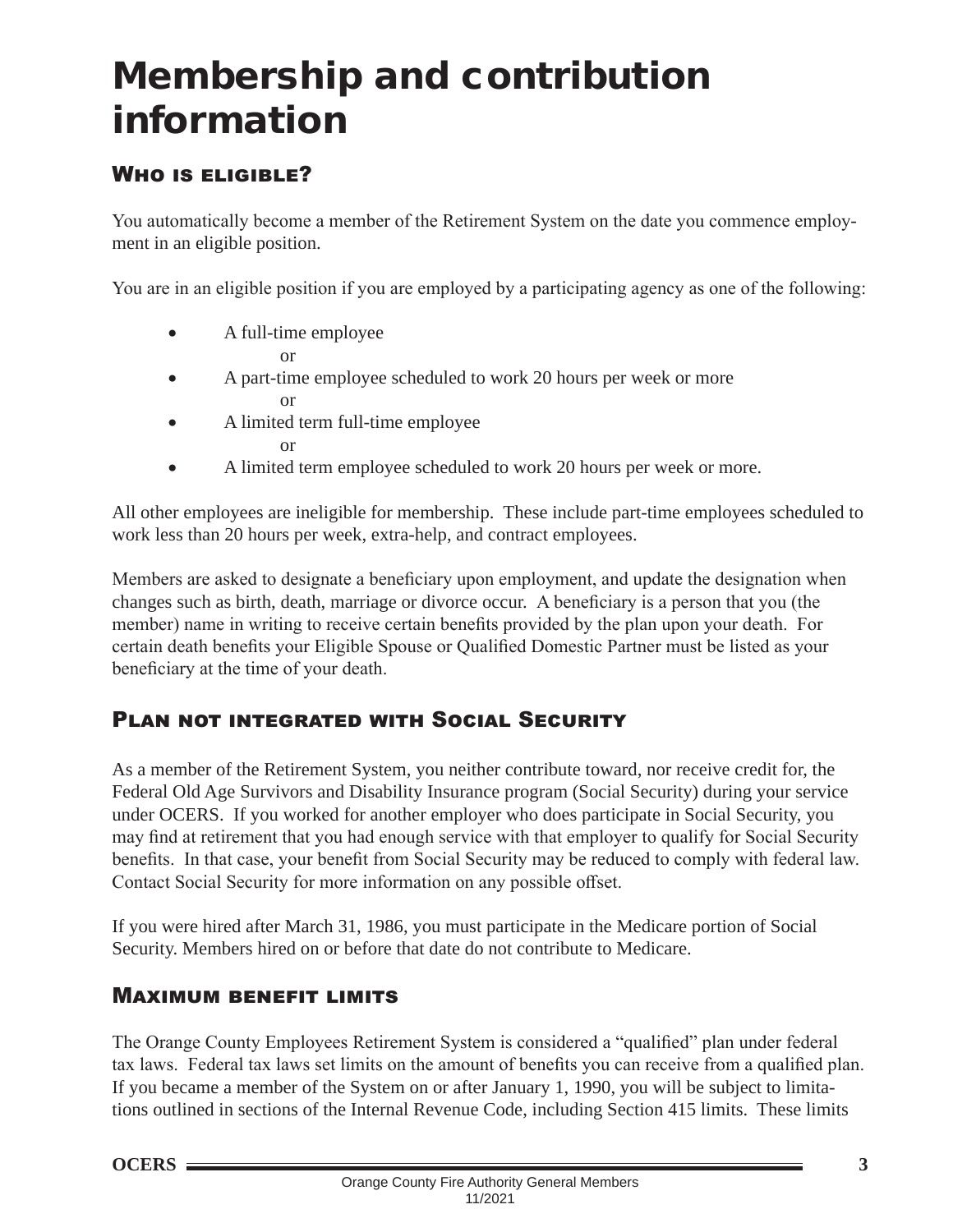may affect certain highly paid or long-service members, certain members receiving disability benefits, or certain beneficiaries receiving survivor benefits. If the limits affect your benefits, you will be notified by Member Services. For [Legacy members](#page-41-0) who are affected by the limit, you will still receive your total retirement allowance, but some of it will be paid by OCERS and some will be paid through a replacement benefit plan established by your former employer. For [PEPRA members,](#page-41-0) PEPRA prohibits a replacement benefit plan and therefore, your benefit will be capped. PEPRA members will only receive a retirement benefit up to the IRS limit. Any excess amount is forfeited. For all members, the IRS also places a limit on the amount of compensation OCERS can consider when calculating a member's Final Average Salary.

**For Legacy members the maximum monthly base retirement allowance (excluding cost-ofliving allowance) you can receive cannot exceed 100% of your Final Average Salary. For more information on benefit limits please go to [Tax Information](https://www.ocers.org/tax-information) under the Retirees and Beneficiaries/Your Retirement Benefit drop down menu on OCERS' website.**

### YOUR CONTRIBUTIONS TO THE SYSTEM

Employee contributions to the retirement system are mandatory. Your employer has elected to have your contributions made on a pretax basis. This means that the money is taken out of your pay before taxes have been deducted. The result is that you lower your current taxable income, which in turn lowers the amount of taxes you have to pay.

You contribute a percentage of your pay each pay period through automatic payroll deductions*.* Your contribution rate usually depends on:

- The benefit formula, and
- Your nearest age within six months of when you become a member of OCERS

#### **Example of age at hiring date:**

John Smith, age 30, is hired on July 1, 1995. His birthday is September 1, 1964. Because his hire date is less than six months before his next birthday, his entry age is 31. Had his birthday been January 1, 1965, his entry age would have been 30.

#### **PLEASE NOTE: OCERS does not permit loans or borrowing against account balances on deposit with OCERS.**

In addition, if you were a member of our system on March 7, 1973, and remained in membership continuously until credited with 30 years of service, contributions will no longer be deducted from your pay. Reciprocal service counts towards the accrual of 30 years of service. Although contributions will not be deducted, any service you complete after 30 years **will** count in calculating your benefit.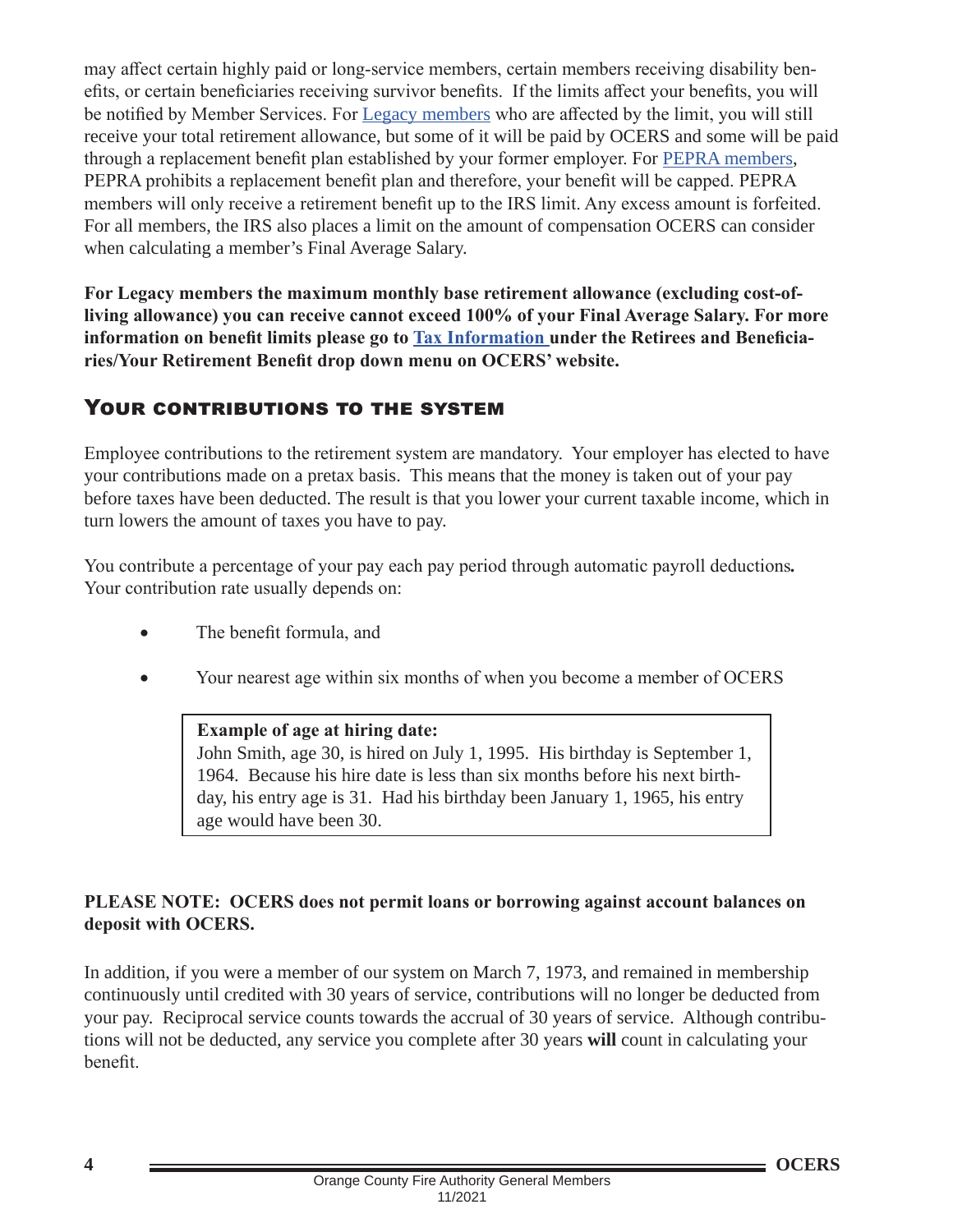PEPRA plan U is subject to an annual compensation limit for calculating retirement benefits under Section 7522.10 of the California Public Employees' Pension Reform Act of 2013 (PEPRA). The compensation limit is adjusted annually, based on the changes to the Consumer Price Index for All Urban Consumers: U.S. City Average.

All other plans are subject to an annual compensation limit for calculating benefits under Section 401(a)(17) of the Internal Revenue Code. If you became a member of OCERS on or after January 1, 1990 this compensation limit applies to you.

In the event a member's annual earnings reach the maximum amount permitted in that calendar year, OCERS will request that the employer discontinue deducting retirement contributions from that individual member's pay for the remainder of the calendar year. Deductions for OCERS contributions will resume the following January. You can find Compensation and Benefit Limits [HERE.](https://www.ocers.org/post/compensation-and-benefit-limits)

#### Contribution rates

To see your current contribution rate, navigate to Employers & Partners/Find Your Employer on OCERS' website and select the Orange County Fire Authority in the drop down list.

Public employees hired before January 1, 2013:

| <b>Legacy Plans</b><br>Α | <b>Benefit Formula per Year of Service</b><br>2% at 57 hired before September 21, 1979.          |
|--------------------------|--------------------------------------------------------------------------------------------------|
| B                        | 1.67% at $57\frac{1}{2}$ hired on or after September 21, 1979.                                   |
| I.                       | 2.7% at 55 retroactive for those hired before September 21, 1979 effective<br>July 1, 2004.      |
|                          | 2.7% at 55 retroactive for those hired on or after September 21, 1979<br>effective July 1, 2004. |
| N                        | $2.0\%$ at 55 hired on or after July 1, 2011.                                                    |

New public employees hired on or after January 1, 2013:

| <b>PEPRA Plan</b> | <b>Benefit Formula per Year of Service</b> |
|-------------------|--------------------------------------------|
|                   | 2.5% at 67                                 |

#### Employer contributions to the System

In addition to your contributions, your employer also makes a mandatory contribution each payroll period to the Retirement System. The combination of member and employer contributions and investment earnings pays for the benefits you receive from the Retirement System.

#### **Employer contributions do not accrue directly to your account and will not be paid to you if you terminate employment and withdraw your funds from OCERS.**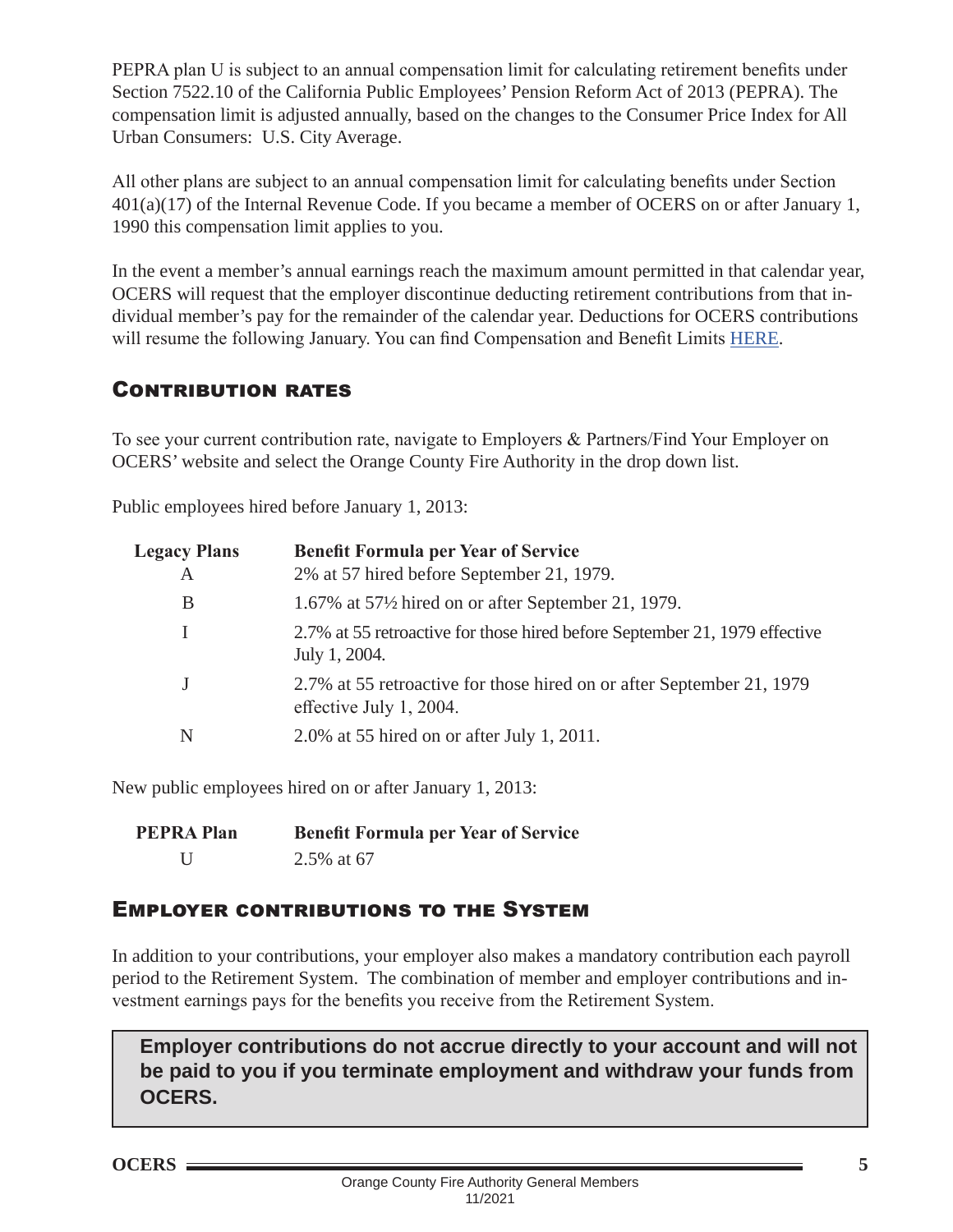#### How your account earns interest

Interest is credited to your account on June 30 and December 31 of each year. The interest is earned based on your contribution balance of the previous six months. The rate of interest is determined by the Retirement Board and is currently 2.5 percent per interest posting period.

#### Fund investments

All contributions, both yours and your employer's, are deposited in the retirement fund. Investments of these contributions are made in conformance with the California Constitution, state law, and Board of Retirement policy.

**Members do not have access to their account balance of contributions and interest until separation from employment. At that time, members have the option of withdrawing their monies, deferring retirement or retiring if eligible.** 

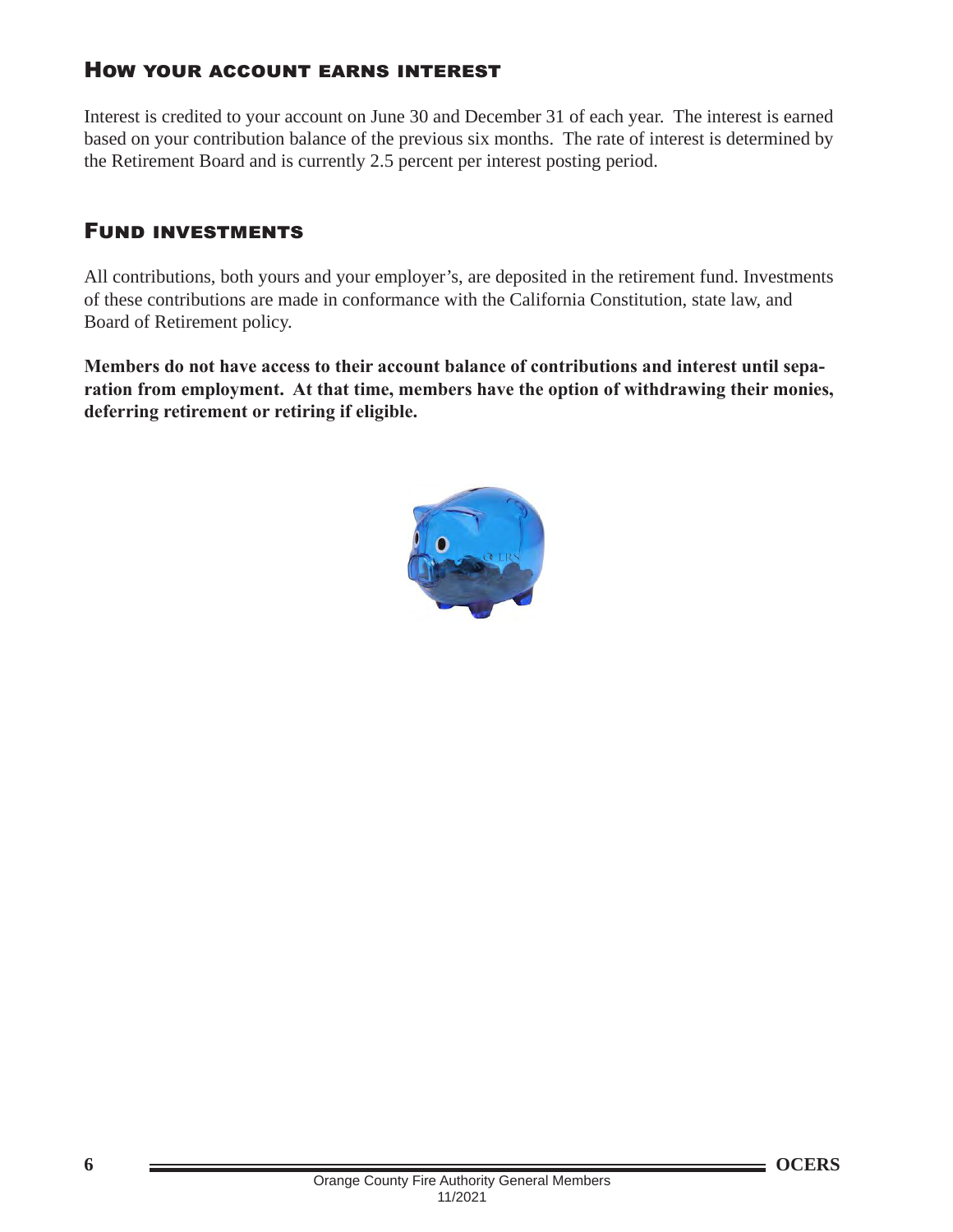## Service

## Earning Service Credit

Service Credit is earned based on your hours worked as an OCERS member, which are then converted to years.

**In general, "service" means uninterrupted employment. However, the following are not considered breaks in the continuity of your service:**

- A temporary layoff because of illness followed by reinstatement or re-employment within one year.
- A temporary layoff for purposes of economy, suspension, or dismissal followed by reinstatement or re-employment within one year.
- A leave of absence followed by re-employment within one year.
- A resignation to enter military service followed by re-employment within six months after honorable termination of such military service. Upon the member's return to active employment OCERS will collect contributions that should have been made during the period of absence during military service.
- A resignation of a member who has elected Deferred Retirement followed by re-employment before the withdrawal of any accumulated contributions.
- The redeposit of accumulated contributions upon re-entrance into service.

#### How to purchase Service Credit

OCERS permits you to purchase Service Credit for certain periods. If you wish to purchase Service Credit, contact Member Services and ask for the form "Request to Purchase Service Credit," download the form at OCERS' website or go to the member portal, myOCERS, and fill out and submit electronically. The following periods may be purchased provided the service meets the necessary requirements:

- Service with OCFA or other participating OCERS employers prior to membership during which time you were not eligible to be a member (Extra Help).
- Leave of absence due to illness occurring on or after January 1, 1978, limited to 12 consecutive months for each occurrence, if you return to service after your leave.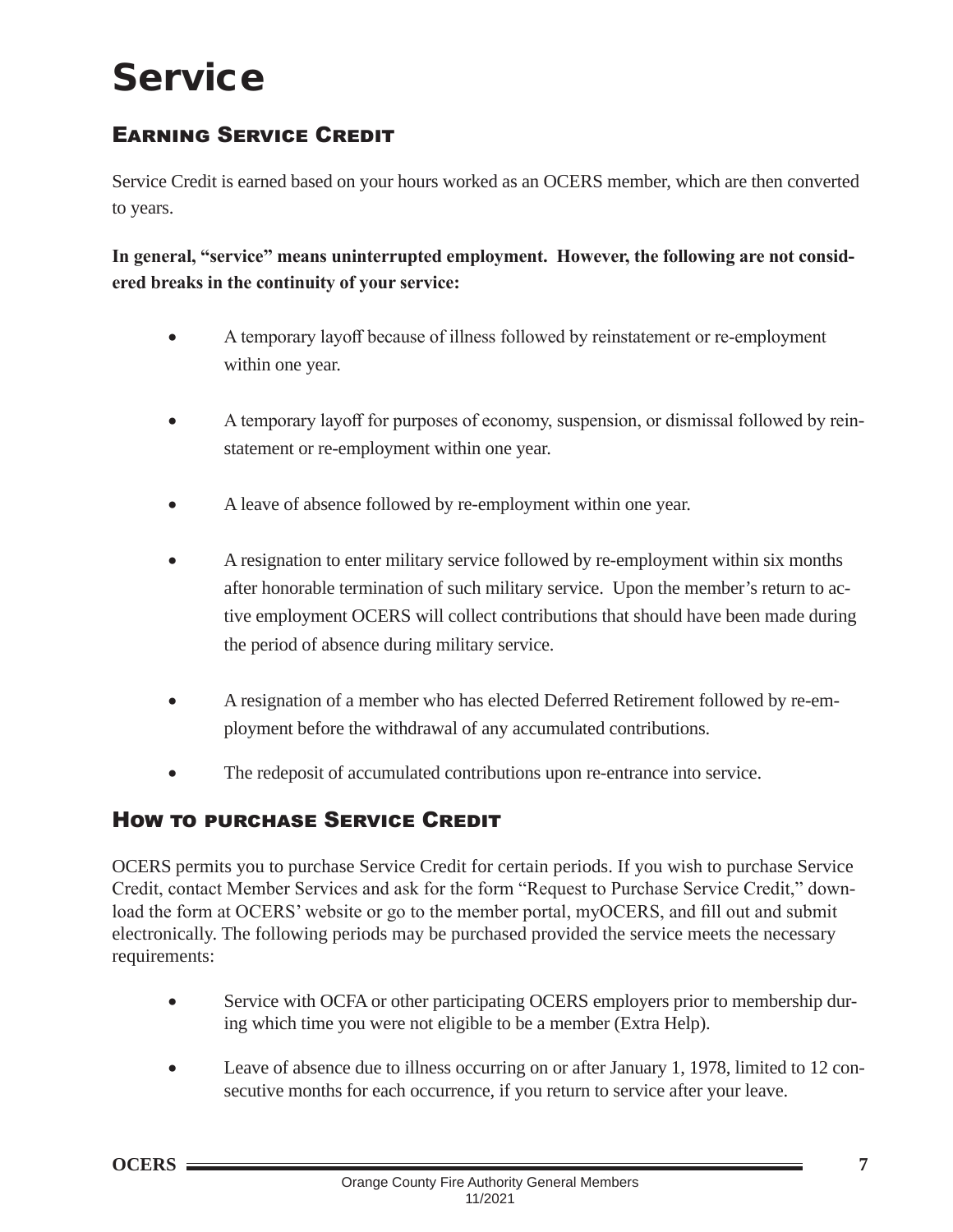Public Service, which is other eligible public service with the State of California, a county or city located in California or any district located wholly or partially within Orange County. To qualify, you cannot be entitled to receive a pension or retirement benefit due to your prior public service. In the case of Public Service purchase, you may purchase a portion or all of the service credit. Please be aware though, Public Service time does not count toward meeting the *minimum* qualifications for service retirement, deferred retirement, disability retirement or survivor benefits.

#### How to redeposit withdrawn contributions from OCERS

If you wish to redeposit withdrawn OCERS contributions, contact Member Services and request a "Request to Purchase Service Credit" form or download the form at OCERS' website.

If you are rehired by an employer participating in OCERS and have withdrawn your contributions and interest, keep the following in mind:

- If you had been temporarily laid off and are reinstated to employment within 90 days and you repay your contributions plus interest within 180 days of reinstatement, your years of Service Credit are restored and original entrance age will be reinstated as if there was no break in service.
- If you are unable to redeposit your contributions as described above, you will still be permitted to repay your contributions plus interest at any time while a member of OCERS and prior to filing an application for retirement to have your years of Service Credit reinstated.
- You can repay your contributions by redepositing the total amount withdrawn plus the interest your account would have earned during the period that you were not a member. Interest will continue to be charged on the unpaid balance until your total balance is fully repaid.

**Please note, with the exception of the first bullet above, for purposes of calculating your contribution rate, your age will be based on your age at re-entry into employment.**

#### Payment Options for purchasing Service Credit or redepositing withdrawn OCERS contributions

There are four options to choose from to purchase Service Credit/Redeposit Withdrawn OCERS service:

*Lump Sum Payment – you may submit a personal check payable to OCERS. This is an* after-tax payment.

**Installment Payments** – you can make payments directly to OCERS by submitting personal checks. These are also after-tax payments and interest will apply.

*Payroll Deductions* – you can authorize payroll deductions to pay the total amount due. Any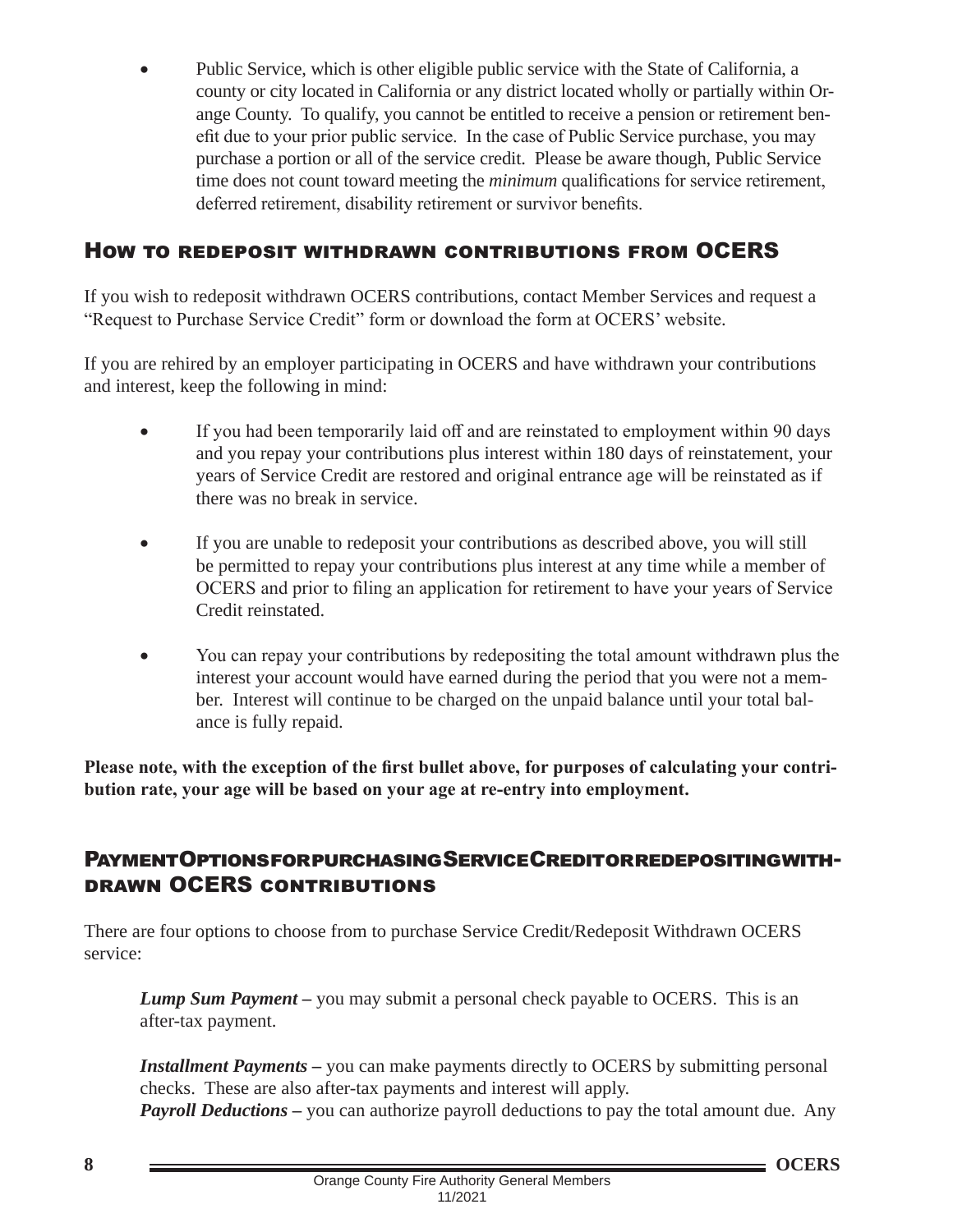<span id="page-11-0"></span>payroll deductions you make are considered pre-tax. If you select this option, it is irrevocable. You cannot change the amount of your payroll deduction until you complete the redeposit/purchase or terminate your employment. Interest will also apply.

*Rollover from a tax qualified plan –* you may be able to use qualified IRA or deferred compensation monies to purchase service credit. This will be pre-tax money.

**Your Service Credit will be added to your retirement account only after the total amount due has been paid.** 

Purchases of service or redeposits do NOT affect any other employer benefit or employment **status.**

#### Reciprocal benefits

Reciprocal benefits are designed to allow employees who transfer between retirement systems to preserve and enhance their total retirement benefits. Upon retirement from all reciprocal retirement systems, the benefits are coordinated between OCERS and the other systems.

Reciprocity is established for members who terminate employment with an OCERS covered employer, leave their funds on deposit with OCERS, and enter a reciprocal retirement system within 180 days. Reciprocity is also established for members who terminate from an employer covered by a reciprocal agency, leave their funds on deposit with that reciprocal agency, and enter OCERS membership within 180 days.

#### **Please note, if you have funds on deposit in a reciprocal system after terminating from employment covered by such system, and you become an OCERS member within 180 days of termination, reciprocity has automatically been established.**

Once reciprocity is established and has been verified, the following applies:

- A member, who leaves his or her funds on deposit with OCERS and transfers to a reciprocal system, cannot withdraw his or her funds while still a member of the reciprocal system.
- The member's entry age, which affects the contribution rate, will be based upon the age at entry into the first system.
- Service under all reciprocal retirement systems will count toward eligibility for retirement or survivor benefits.
- Upon concurrent retirement from all reciprocal systems, the member will have the ability to use salary figures from any of these systems to calculate their Final Average Salary in OCERS.
- The member may be subject to restrictions on the amount of disability retirement benefits from OCERS, if applicable.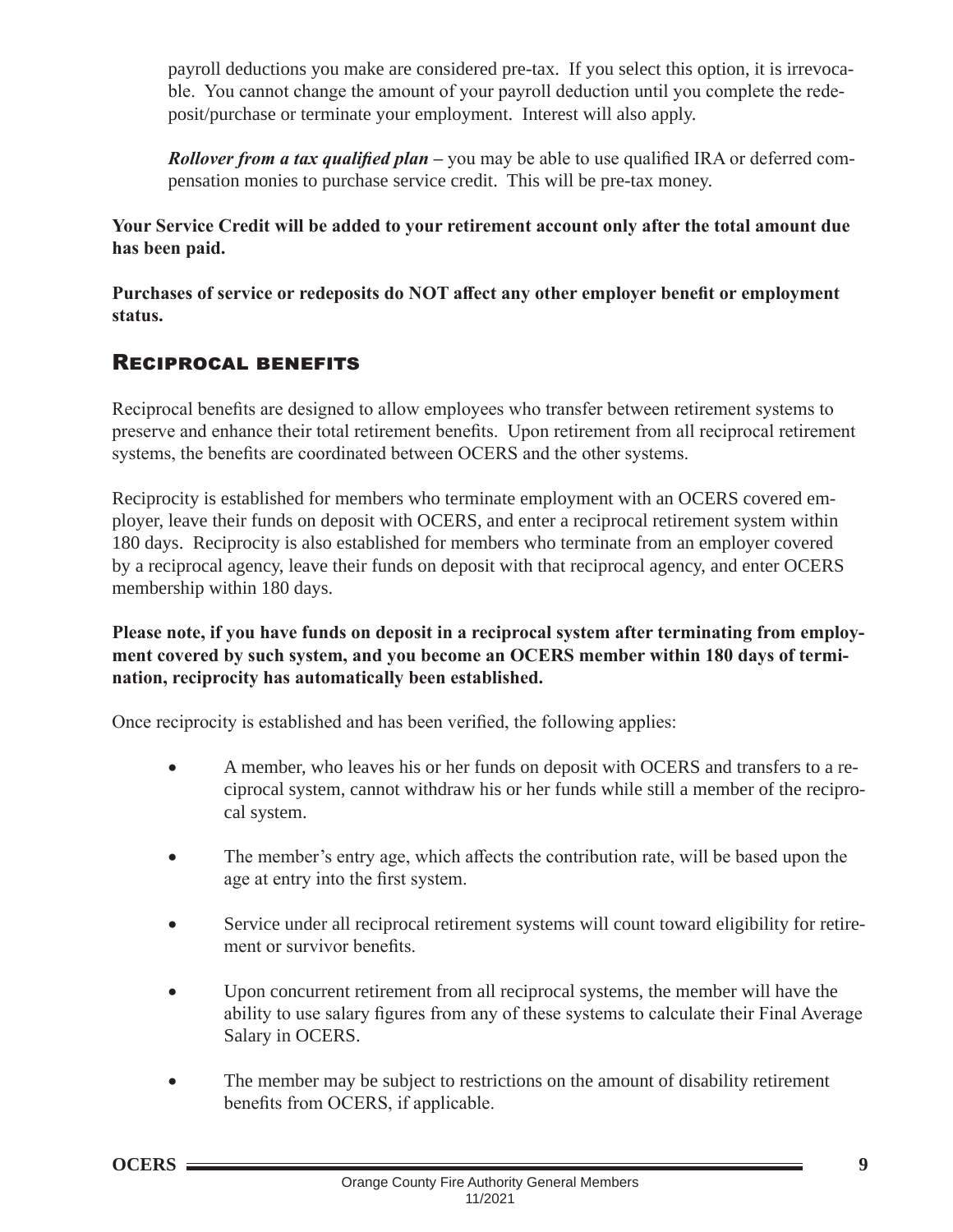**Please be aware that the reciprocal system you transfer to or from may have different requirements for qualification and payment of benefits than OCERS. You should become familiar with the benefits of any reciprocal agency you enter.**

**And please be aware that reciprocal members or members receiving monthly retirement or disability benefits from a reciprocal system or other public entity who are granted a disability retirement from OCERS may be subject to an offset of their retirement allowance.**

**Systems having reciprocity with OCERS:**

| Alameda      | San Bernardino    |
|--------------|-------------------|
| Contra Costa | San Diego         |
| Fresno       | San Joaquin       |
| Imperial     | San Mateo         |
| Kern         | Santa Barbara     |
| Los Angeles  | Sonoma            |
| Marin        | <b>Stanislaus</b> |
| Mendocino    | Tulare            |
| Merced       | Ventura           |
| Sacramento   |                   |
|              |                   |

California Public Employees' Retirement System (CalPERS) and most agencies that have established reciprocity with CalPERS

California State Teachers' Retirement System (CalSTRS) California State Teachers' Retirement System Defined Benefit Plan

Judges Retirement System (JRS I and JRS II)

For additional information, get OCERS' "Reciprocity: A Guide for Reciprocal Benefits" brochure online or at OCERS' office. For more information on any of the Reciprocal Systems, visit OCERS' website at: **[ocers.org](https://www.ocers.org)**.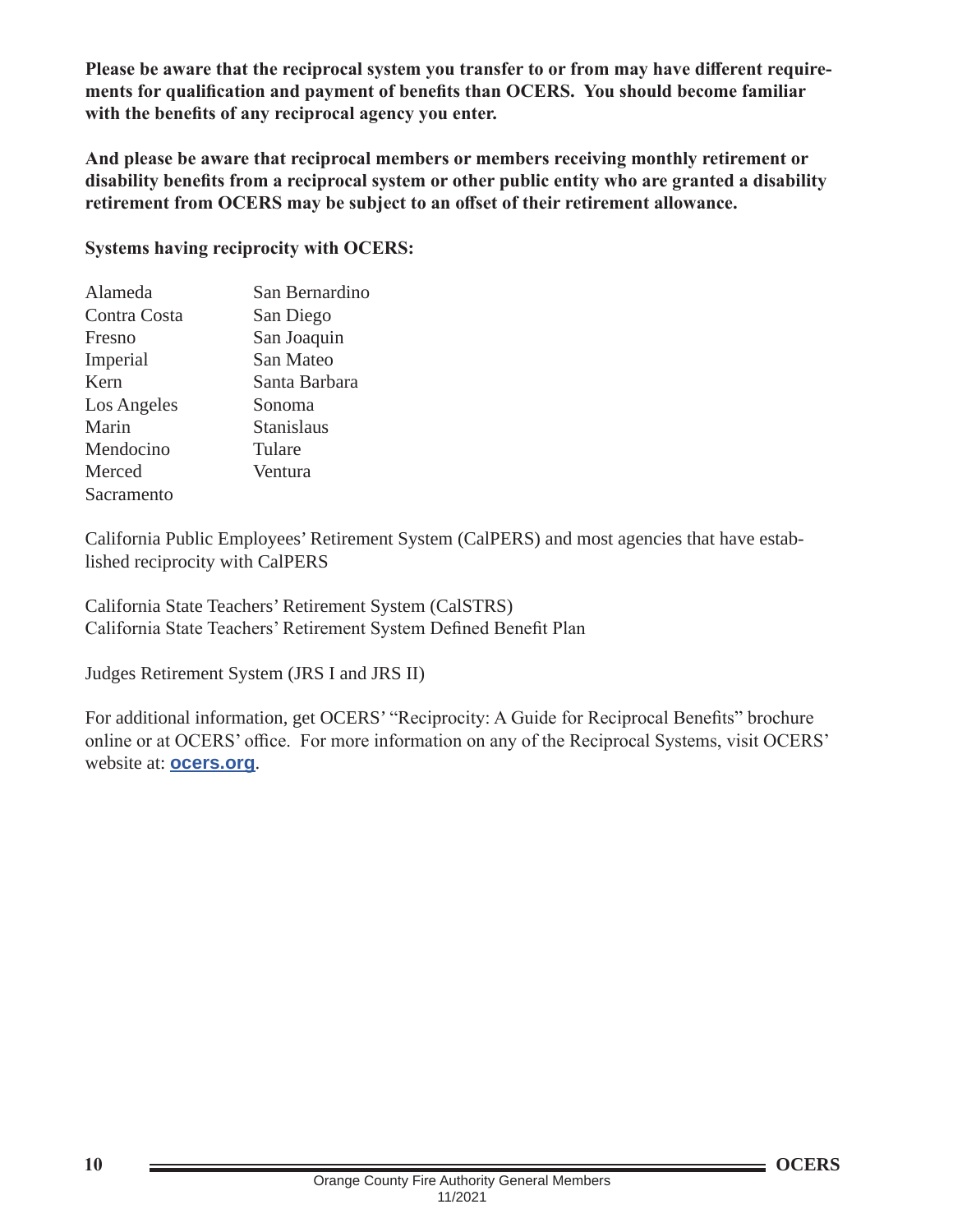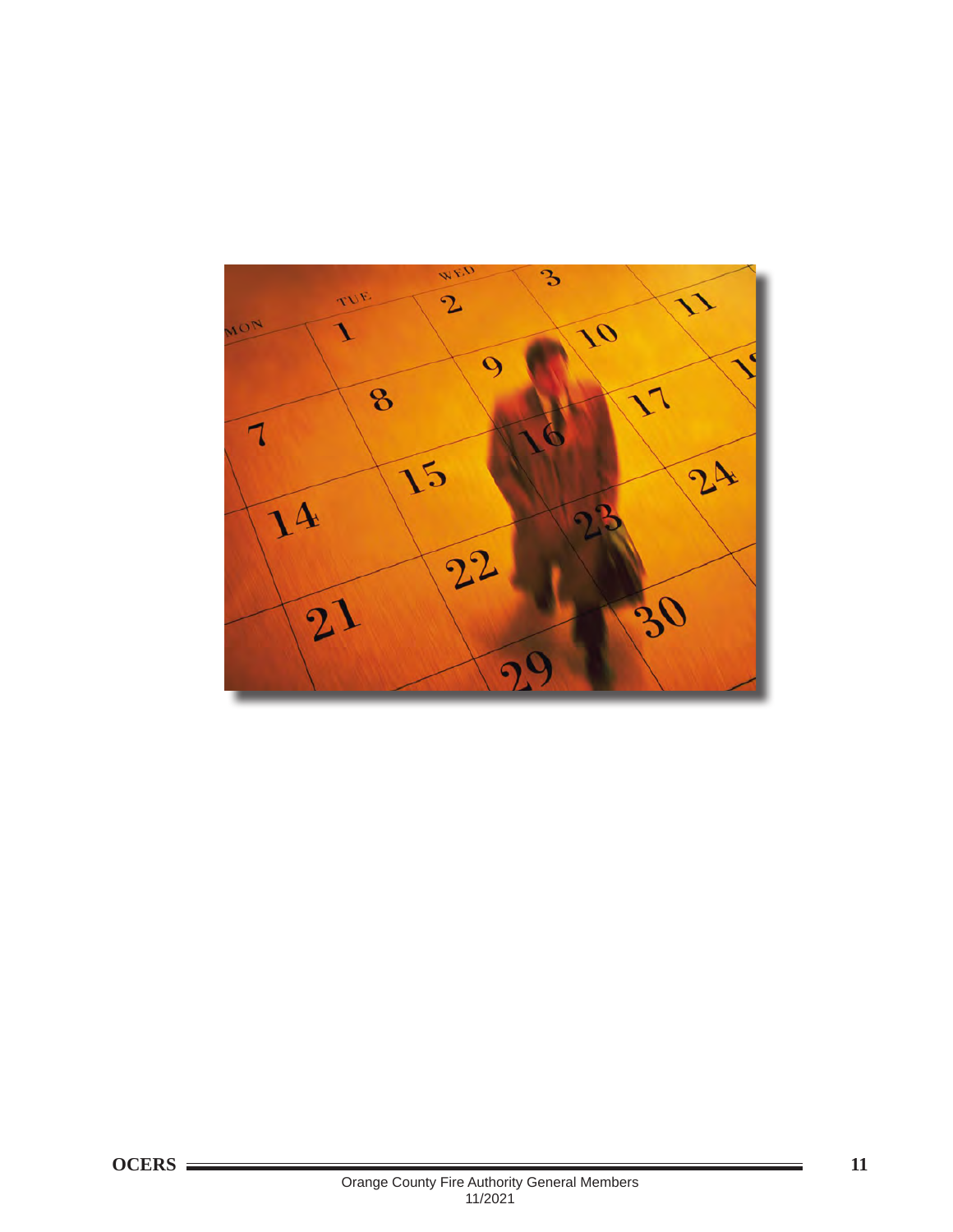## Termination from OCERS covered employment

If you terminate employment in a job covered by OCERS you may still be eligible for benefits from OCERS. You may leave your member contributions on deposit with the System and then you may become eligible to elect a retirement benefit from OCERS. This is called a "Deferred Retirement Allowance." If you leave your money on deposit your account continues to earn interest.

## Deferred Retirement

To qualify for a Deferred Retirement Allowance, you must leave your money on deposit when you terminate employment.

You need to inform us when you change your address, name, or want to name a new beneficiary.

## Eligibility for a Deferred Retirement Allowance for plans A, B, I, J, M, and N

If you had five years of service or more when you deferred, or you have sufficient reciprocal service, you will be eligible to begin receiving your Deferred Retirement Allowance when you are:

• Age 50 or over and would have had 10 or more years of service had you remained a full-time employee,

OR

• Any age and would have had 30 or more years of service had you remained a full-time employee,

#### OR

• A part-time employee age 55 or older and would have had 5 years or more of Service Credit and at least 10 years of active employment covered by OCERS,

#### OR

Age 70 or over, regardless of your years of service.

Reciprocal service may be used to meet these requirements. Please refer to "Reciprocal Benefits" on [page nine](#page-11-0) for more information.

## Eligibility for a Deferred Retirement Allowance for Plan U

If you had five years of service or more when you deferred, including reciprocal service, you will be eligible to begin receiving your Deferred Retirement Allowance when you are age 52 or over.

**12 OCERS**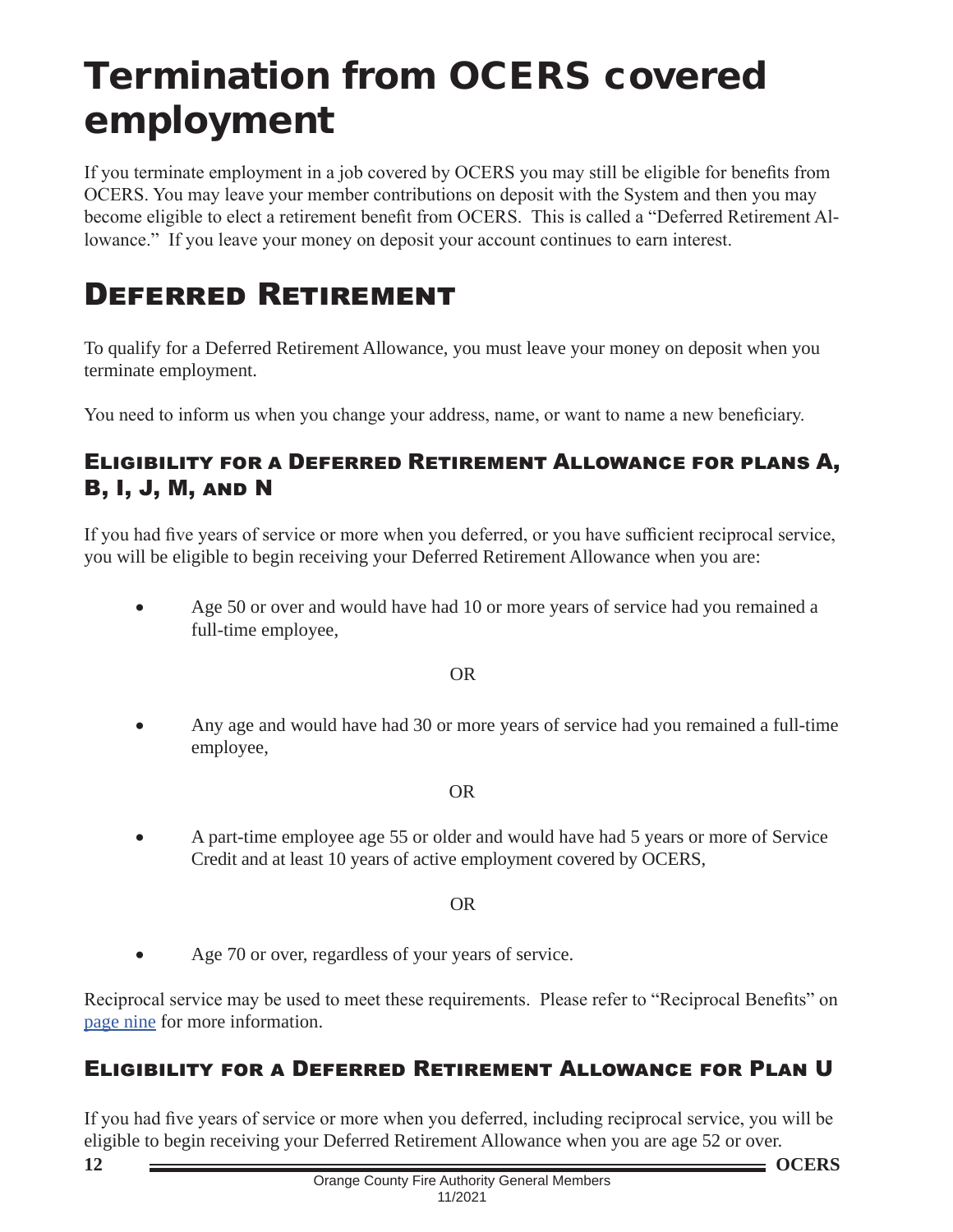**Please note:** For all plans, if you had less than five years of service when you deferred and you don't have sufficient reciprocal service, you can either wait until age 70 to receive a deferred retirement or receive a lump sum payment consisting of your accumulated member contributions and interest.

## How your Deferred Retirement Allowance is calculated

The monthly allowance you will receive is based on four items:

- Benefit formula
- Years of Service Credit at termination
- Final Average Salary
- A factor based on your age at retirement

Visit **[ocers.org](https://www.ocers.org)** and use our online **[Benefits Calculator](https://www.ocers.org/benefits-calculator)** to get a fast estimate of your retirement allowance based on your benefit formula, Years of Service Credit, Final Average Salary, and Age Factor.

**Payments under a Deferred Retirement Allowance are not automatic, nor will you be guaranteed negotiated benefit enhancements. You must apply for benefits before monthly payments can begin.**

#### Minimum distributions

If you are a deferred member of OCERS, you are not an active member of a reciprocal retirement system, and you have not applied for a deferred retirement allowance by the age of 72, OCERS is required to process your retirement. OCERS will contact you by letter at the time you turn 71½ and remind you that you need to apply for a retirement benefit. If you fail to do so by the time you reach age 72, OCERS is required to process your retirement as if you had chosen our Unmodified Option and begin paying you a retirement allowance.

#### Withdrawal of contributions

In lieu of a deferred allowance, you may withdraw your member contributions with interest anytime after your termination. **However, if you withdraw your contributions, you will no longer be eligible for any benefits from the System** (including any disability benefits you might have been eligible to receive due to an illness or injury that occurred while you were employed under a position covered by OCERS). You need to be aware that any contributions you withdraw from the System may be subject to state and federal income taxes, as well as to excise taxes for early withdrawal, unless you roll over your distribution into another qualified plan or an Individual Retirement Account (IRA). Please see the sections *"Early Distributions"* and *"Rollovers"* for more information.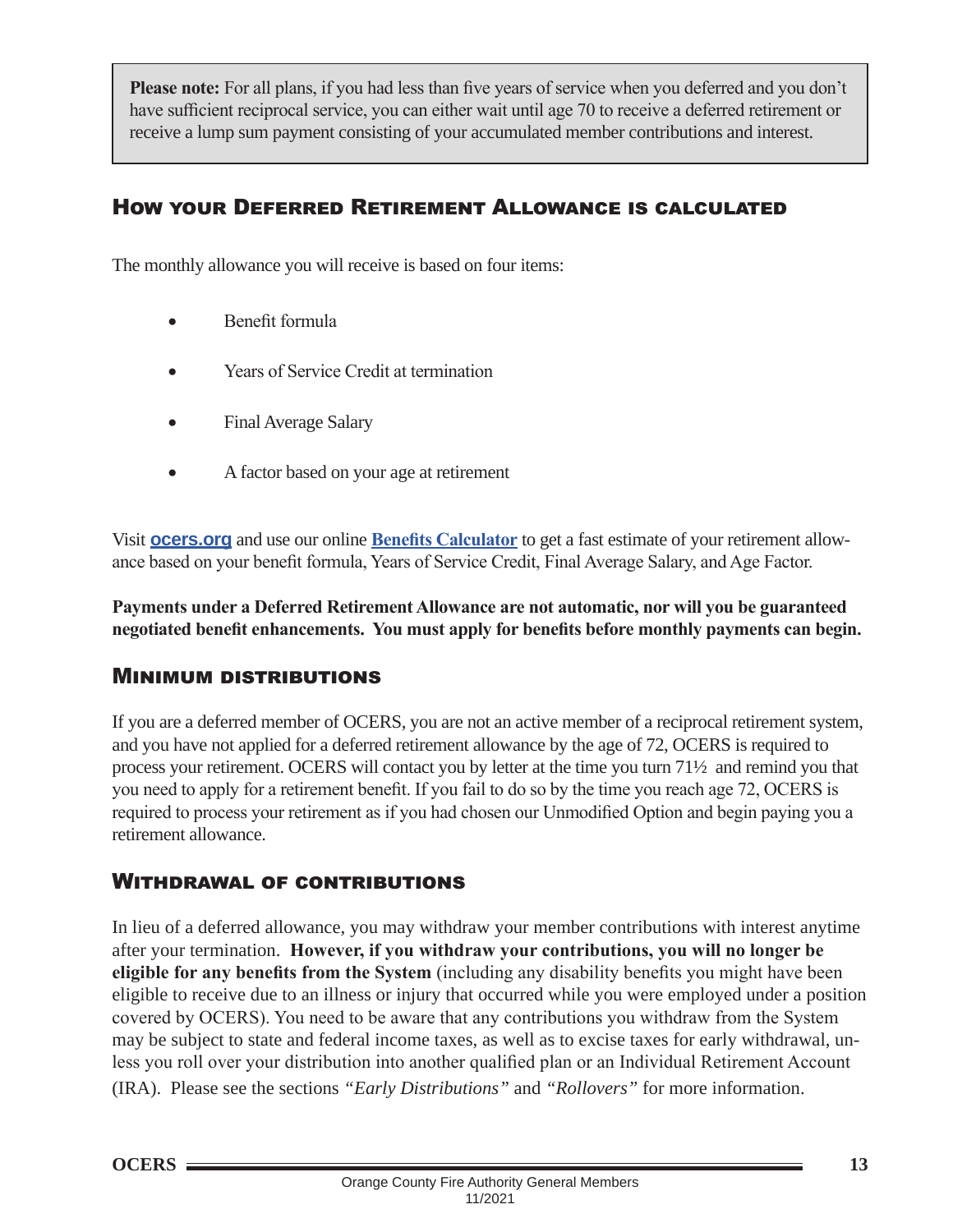To apply for a withdrawal, please contact Member Services and ask for the form, "Member/Beneficiary Request to Withdraw Contributions/Elect Rollover." You can also download the form at **[ocers.org](https://www.ocers.org)**.

### Important Tax Consequences of a Distribution

When considering any of the three distributions discussed below, OCERS strongly encourages you to seek qualified tax and/or legal advice. OCERS cannot provide you with such advice.

### Early distributions

If you receive a lump sum distribution of your pre-tax member contribution account from the System before the minimum age for federal and state requirements, and you do not roll it over into another qualified plan or an Individual Retirement Account (IRA) you will be required to pay income taxes on the taxable portion of your lump sum distribution from OCERS. Additionally, you may have to pay excise tax penalties.

### **ROLLOVERS**

You may defer the taxes if you "roll over" the taxable portion of your lump sum distribution. The taxable portion includes member contributions that were contributed on a pre-tax basis and all accrued interest.

**A check will be mailed to you, but will be made payable to another employer's qualified retirement plan or to an IRA. Because the payment is not payable to you, no federal or state tax withholding requirements should apply to your distribution.**

## Partial Rollover

You may elect a combination of a partial withdrawal and a partial rollover. That is, you can withdraw a portion of your contributions (which are presently subject to federal and state income taxes and applicable excise penalties if you receive an early distribution) and direct transfer and/or roll over the remainder of the untaxed funds.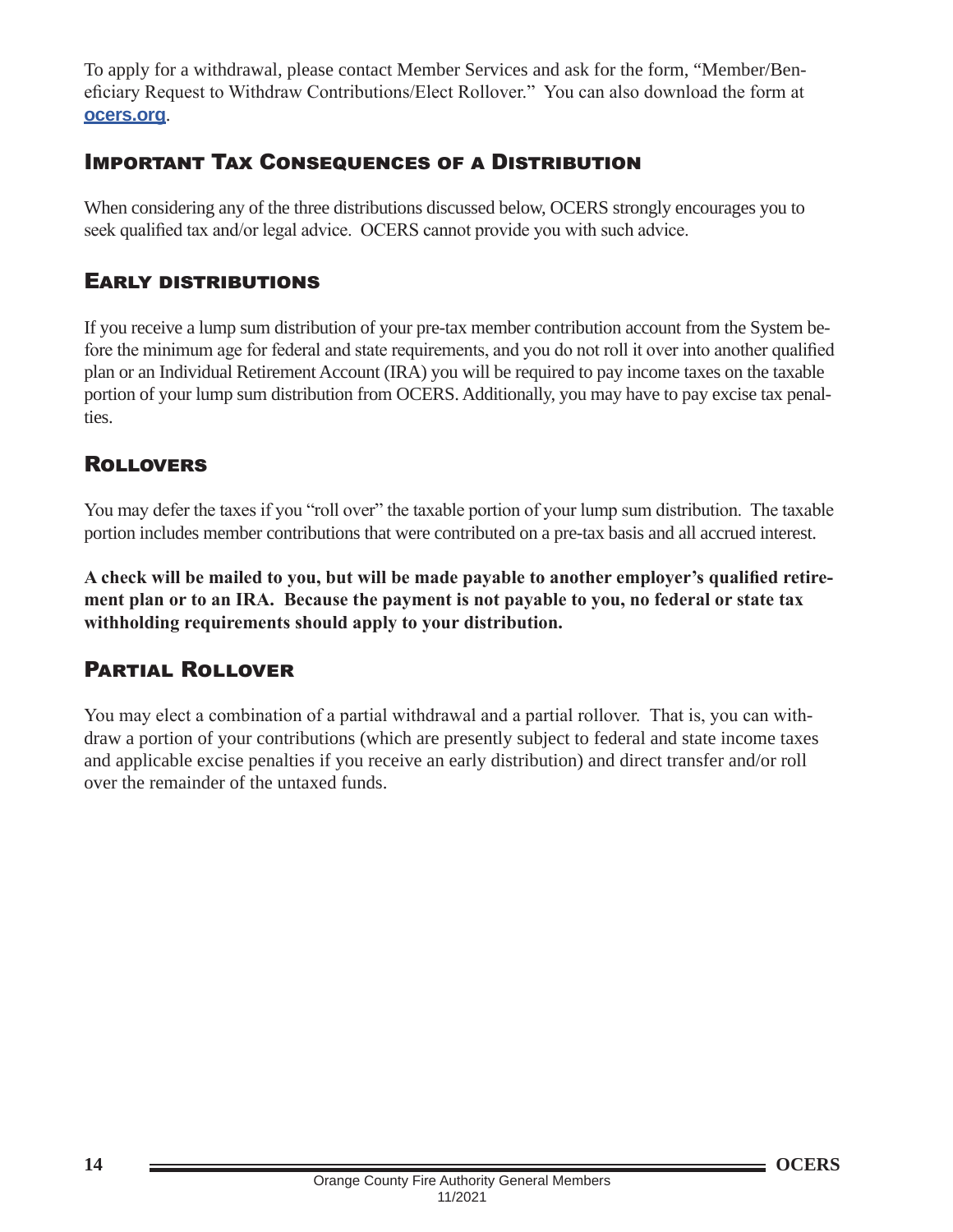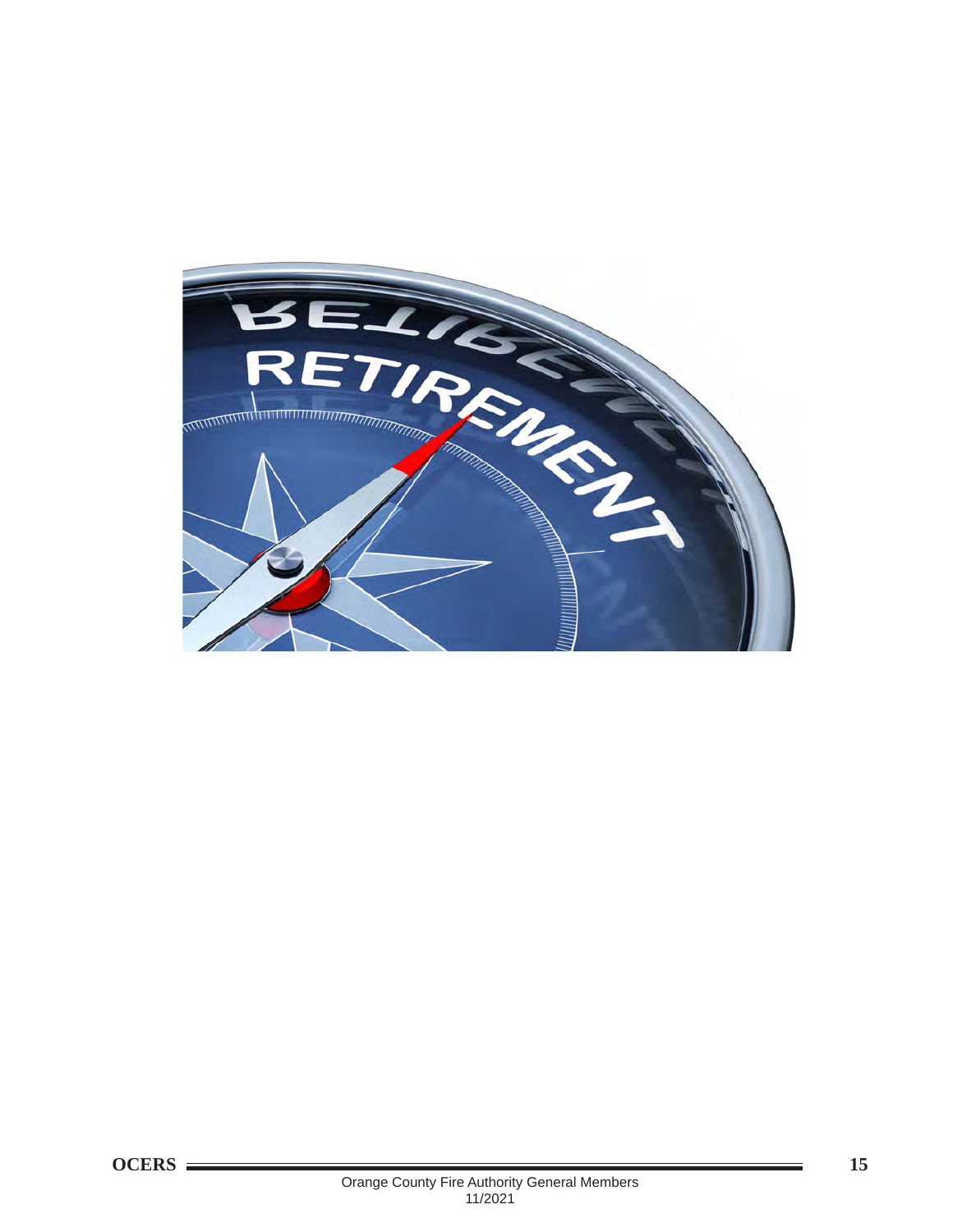## When you are ready to retire.....

Prior to retirement, gather your birth certificate, your spouse's/Qualified Domestic Partner's birth certificate, marriage certificate/domestic partner registration and bring to OCERS. The original or original certified copies will be photocopied and returned to you while you wait.

• If you do not have a copy of your birth certificate, one of the following may be acceptable, depending on your situation:

> Valid Passport Naturalization and/or Immigration documents Census Bureau Registration of Birth Hospital birth record or certificate Physician or Midwife birth record DD214 (Military Discharge)

• If you are married or registered as a Qualified Domestic Partner, you must also supply your spouse's/Qualified Domestic Partner's Social Security number.

#### **Failure to provide the required documents in a timely manner will delay payment of your benefits.**

You may apply for your allowance by logging into myOCERS, your online member account.

#### **You cannot file the forms any earlier than 60 days before your retirement date. The application is void if filed more than 60 days in advance.**

Your Service Retirement will become effective following the last day for which you were compensated or the date of receipt of your completed application, whichever comes later.

#### **For Example:**

If your last day of compensation is May 31 then the effective date of retirement will be June 1 assuming you filed an application on June 1 or before.

Your monthly retirement allowance will be electronically transferred to the financial institution of your choice on the first business day of each month.

**Please note: It may be approximately 6-8 weeks before you receive your first retirement payment. Member Services must wait for your employer to process all the necessary bi-weekly payroll and salary information.**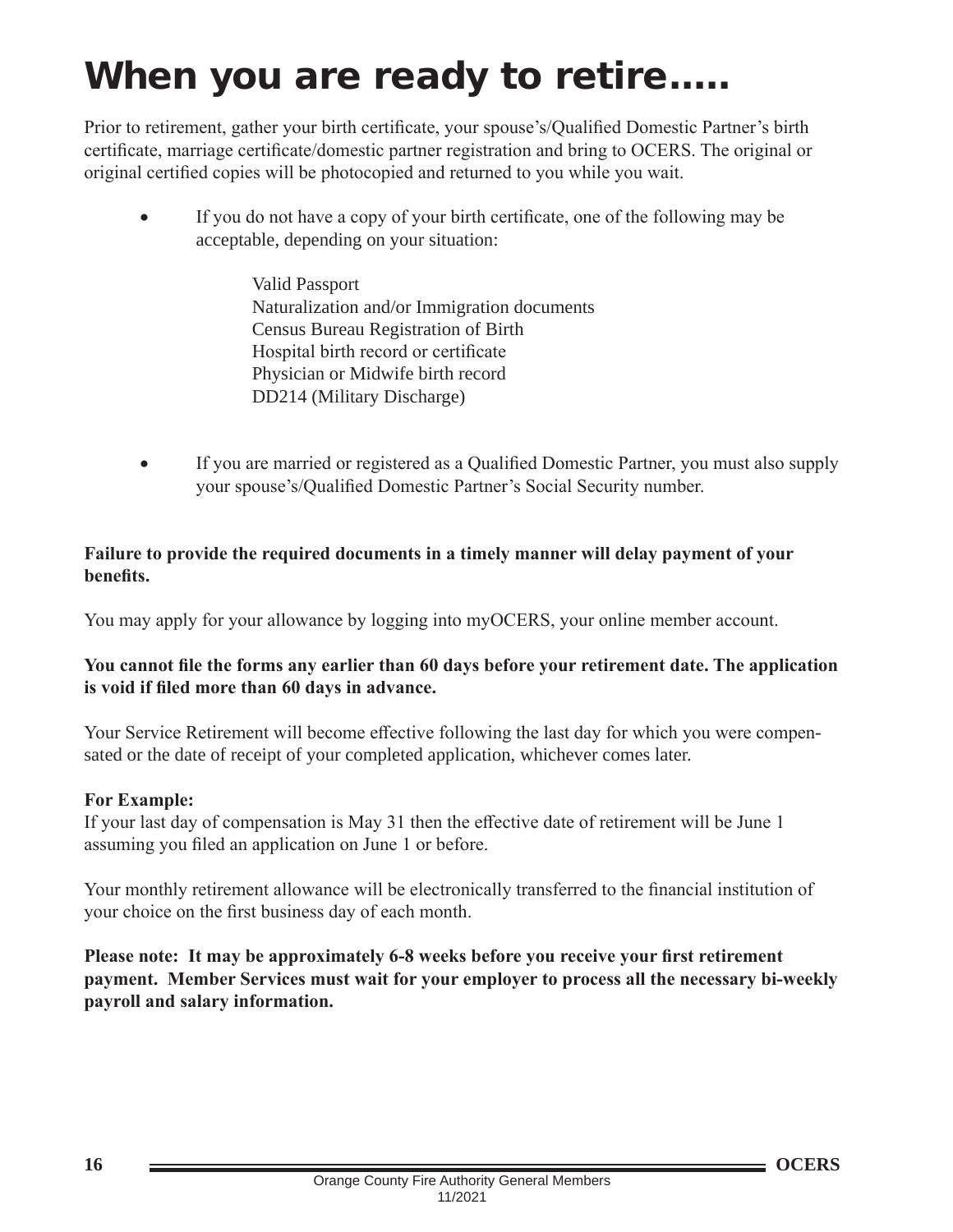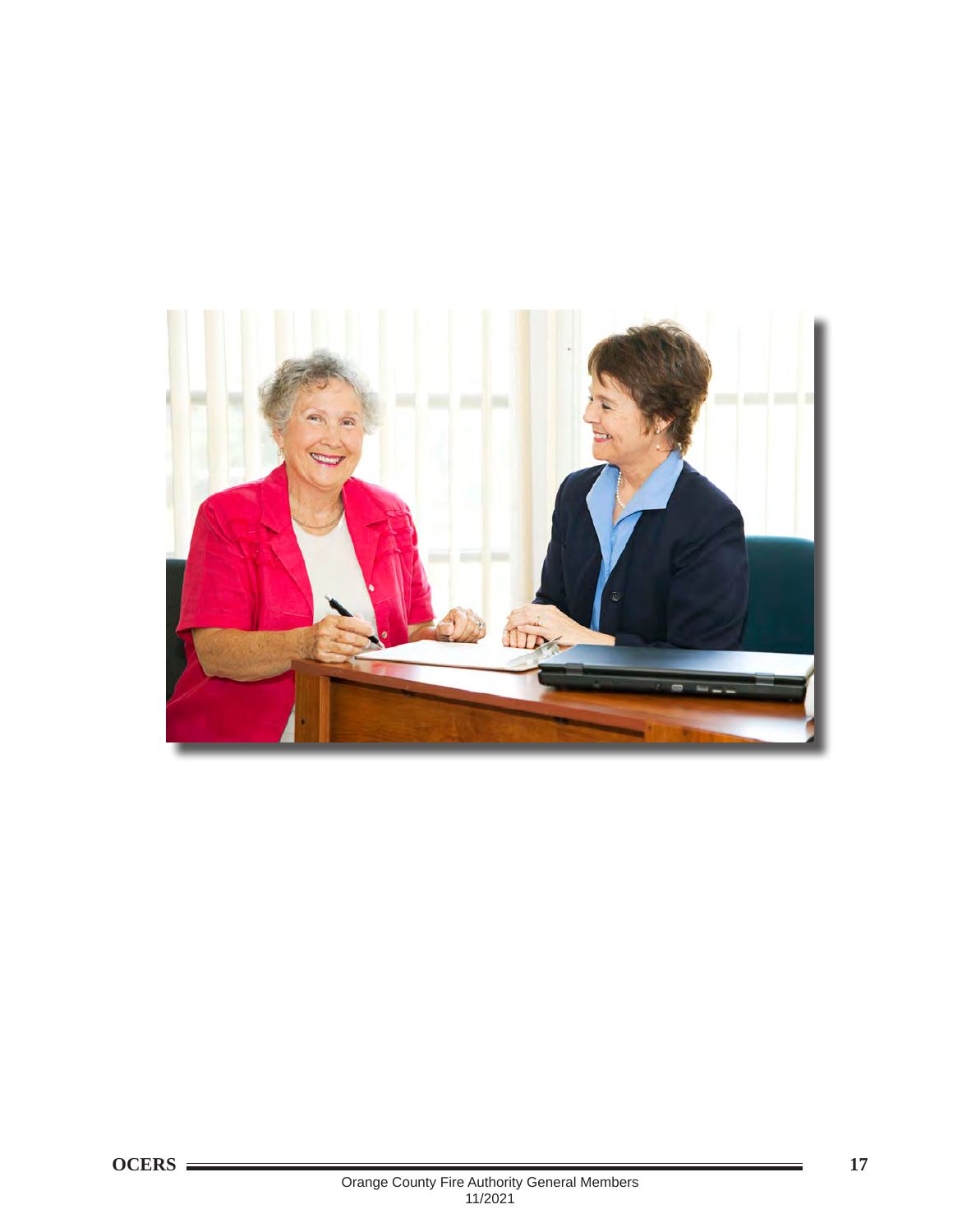## <span id="page-20-0"></span>Retirement benefits

Your service retirement benefits are based on your benefit formula, years of service, age at retirement and Final Average Salary.

## Service Retirement eligibility for plans A, B, I, J, M and N

As an active member, you are eligible for a Service Retirement Allowance when you meet the minimum age and Service Credit requirements listed below.

- Any part-time or full-time member age 50 or over with 10 or more years of service.
- Any member at any age with 30 or more years of service.
- A part-time employee age 55 or older with 5 years of Service Credit and at least 10 years of active employment with an employer covered by OCERS.
- Age 70 or over, regardless of your years of service.

#### Service Retirement eligibility for Plan U

As an active member, you are eligible for a Service Retirement Allowance when you meet the minimum age and Service Credit requirements listed below.

- Any member age 52 or over with 5 or more years of service.
- Age 70 or over, regardless of your years of service.

#### The four components of your Service Retirement Allowance

The amount of your monthly Service Retirement Allowance is computed based on these four components:

- Benefit formula
- Years of Service Credit
- Final Average Salary
- A factor based on your age at retirement

**The maximum monthly base retirement allowance (excluding cost-of-living adjustments) you can receive cannot exceed 100% of your Final Average Salary.**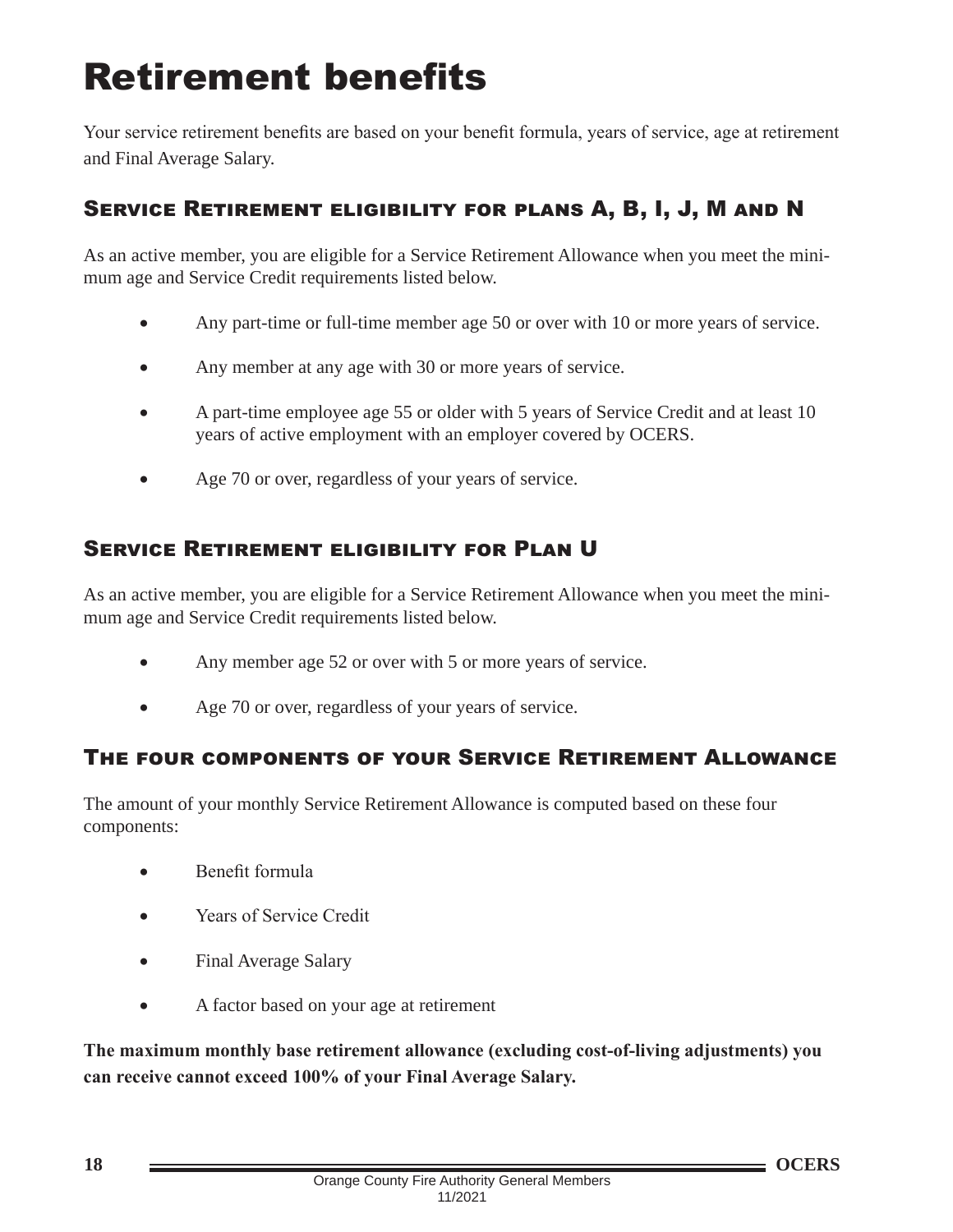**For a quick and easy calculation, visit [ocers.org](https://www.ocers.org) and click on the [Benefits Calculator.](https://www.ocers.org/benefits-calculator) For a personalized estimate, log onto [myOCERS](https://mss.ocers.org/), your online member account.**

## How your Final Average Salary (FAS) is calculated for legacy plans A, B, I, J, M and N

Your Final Average Salary (FAS) includes your base pay and may also include compensation for bonuses, shift differential, uniform allowance, automobile allowance and bilingual pay. Additional items may apply; for more information on these additional items please refer to the Master Final Average Salary List **HERE.**

## Plans A, I and M

Your Final Average Salary is calculated by taking the sum of your highest consecutive 12 months of compensation earnable and dividing it by 12.

## Plans B, J and N

Your Final Average Salary is calculated by taking the sum of your highest consecutive 36 months of compensation earnable and dividing it by 36.

## How your Final Average Salary (FAS) is calculated for PEPRA plan U members

Your Final Average Salary (FAS) consists of a 3 year average of your [Pensionable Compensation](#page-41-0) and includes your base pay and regularly recurring pay items for special skills or shifts. The highest consecutive 36 months of pensionable compensation is used to determine your Final Average Salary, regardless of when it was earned.

## Age factor

Your monthly Service Retirement Allowance will be calculated using a factor based on your age at retirement.

#### YOUR RETIREMENT PAYMENT OPTIONS

There are several important factors to consider before selecting your retirement option:

- The Unmodified Option provides you with the maximum Service Retirement Allowance available to you. If you select options 1-4, then you will receive a reduced lifetime monthly allowance. The Unmodified Option has certain restrictions regarding the payment of a survivor's allowance upon your death.
- With options 2, 3 and 4, you cannot change your designated beneficiary after you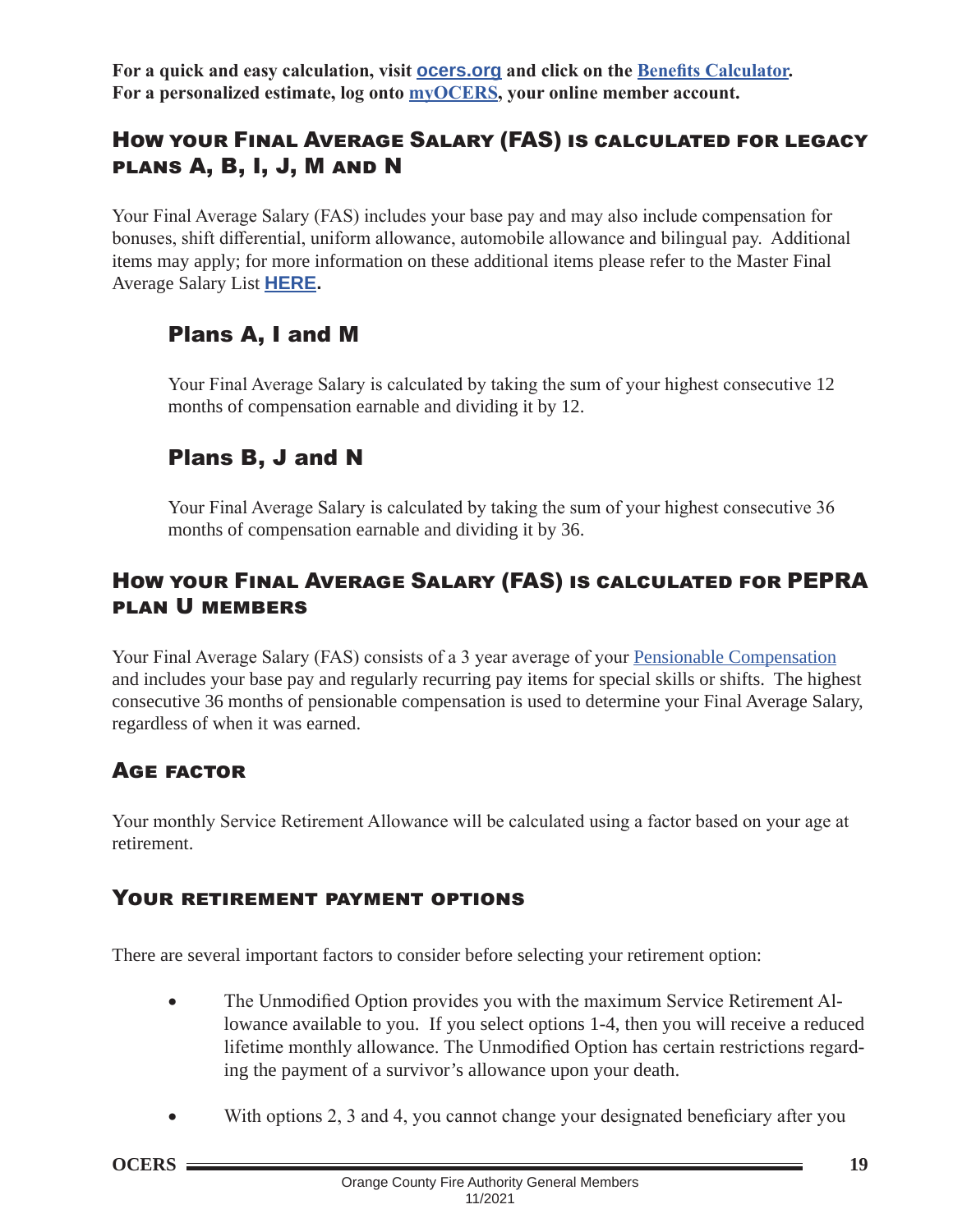have started receiving your monthly Retirement Allowance.

- <span id="page-22-0"></span>• In addition, because of community property laws in the State of California, your spouse, ex-spouse, your Qualified Domestic Partner or Ex-Qualified Domestic Partner may have certain rights that supersede those of other designated beneficiaries.
- Benefit payment options are irrevocable after receipt of your first retirement payment.

#### *Note: Each option provides you with a monthly lifetime benefit.*

## The Unmodified Option

This option provides you with the maximum Retirement Allowance available to you. It also provides for a continuation of 60 percent of your allowance to your Eligible Spouse, Qualified Domestic Partner or Eligible Child upon your death. This continuance is restricted to your Eligible Spouse, Qualified Domestic Partner or Eligible Child only, and cannot be paid to a trust.

- There are two ways for your spouse or Qualified Domestic Partner to qualify for a continuance under the Unmodified Option:
	- 1. Your spouse or registered domestic partner is considered an Eligible Spouse or Qualified Domestic Partner if you have been married or registered as a Qualified Domestic Partner at least one year prior to your date of retirement and you remain continuously married to that spouse or registered to that domestic partner up to the time of your death. If you divorce that spouse or domestic partner after retirement and later remarry that same spouse or reregister with that same domestic partner, he or she would not qualify as an Eligible Spouse or Qualified Domestic Partner unless he or she would qualify under number 2 below.

#### OR

2. Your spouse or registered domestic partner is considered an Eligible Spouse or Qualified Domestic Partner if you have been continuously married or registered as a Qualified Domestic Partner at least two years prior to the date of your death and are married to that spouse or registered to that Qualified Domestic Partner at the time of your death, **and** your spouse or Qualified Domestic Partner is at least 55 years old.

If you do not have an Eligible Spouse or Qualified Domestic Partner, the 60 percent continuance may be paid to your Eligible Child upon your death.

• An Eligible Child is an unmarried child under the age of 18, or an unmarried full-time student under the age of 22 (this includes adopted children).

If you do not have an Eligible Spouse, Qualified Domestic Partner or Eligible Child at the time of your death, your designated beneficiary will receive a lump sum refund of any of your remaining member contributions. Under the Unmodified option, you may change your designated beneficiary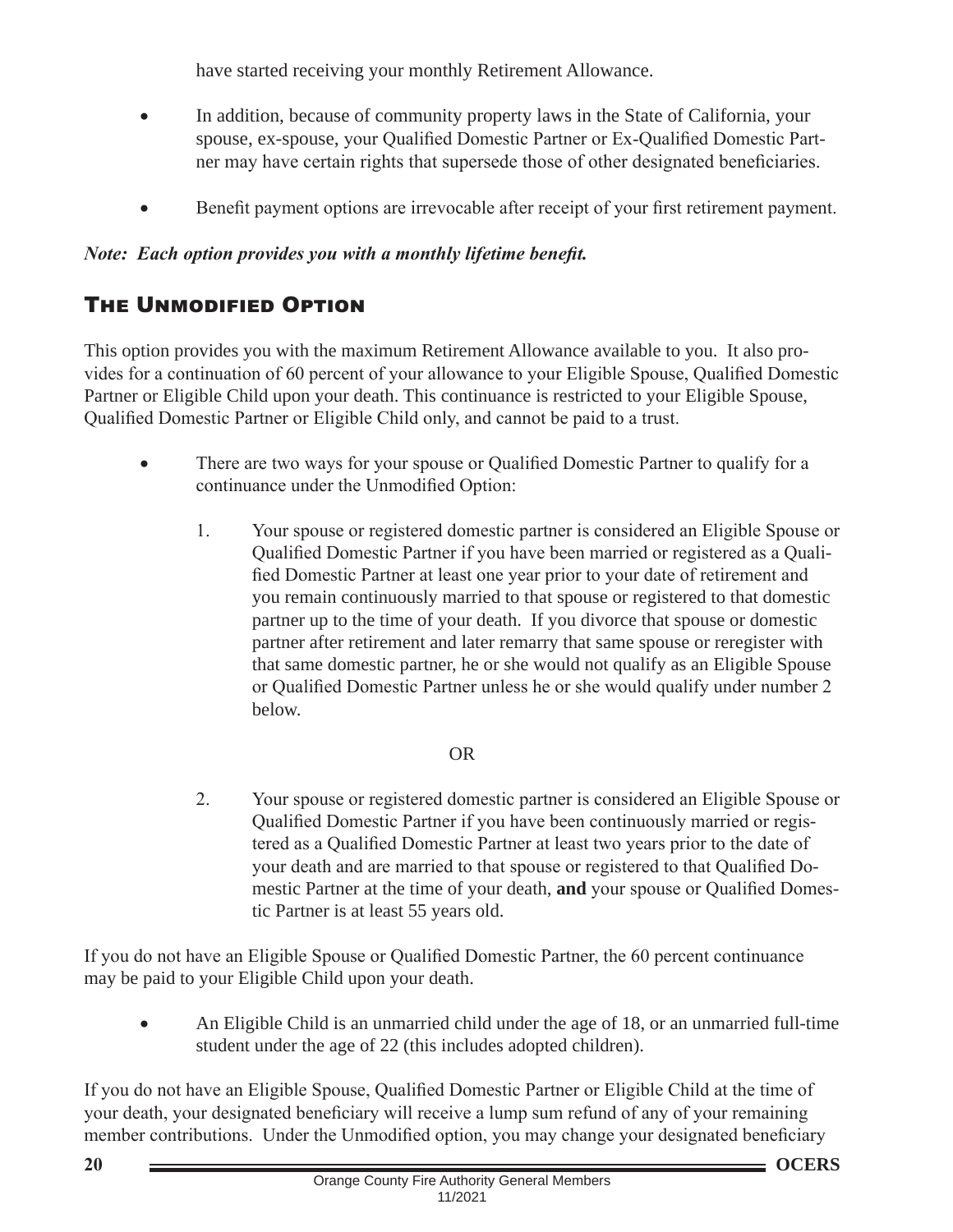<span id="page-23-0"></span>at any time, but that will not affect the 60 percent continuance payable to an Eligible Spouse, Qualified Domestic Partner or Eligible Child.

## Other payment options

You may choose one of the following forms of payment in place of the Unmodified Option. These options reduce your Retirement Allowance to provide benefits for your survivors/beneficiary(ies) upon your death. These options may be appropriate for a prospective retiree with a beneficiary who does not qualify for a continuance allowance under the Unmodified Retirement Option, or for a member with a short life expectancy.

#### **Note: A trust cannot be named as a beneficiary to receive a continuance allowance.**

## Option 1 Cash refund annuity

You will receive a reduced monthly allowance until your death. At the time of your death, your designated beneficiary will receive a refund of any of the remaining member contributions in your account. Under this option, you may change your designated beneficiary at any time.

## **OPTION 2** 100 percent joint and survivor annuity

You will receive a reduced monthly allowance until your death. At the time of your death, your designated beneficiary will receive the same monthly allowance (100%) for the remainder of his or her lifetime.

You cannot change your designated beneficiary after you have started receiving your monthly Retirement Allowance. **Please note** that pursuant to IRS regulations, any named beneficiary who is not your spouse and who is more than 10 years younger than you will receive less than 100% as a future continuance. The continuance percentage will be actuarially determined at the time of your retirement.

### **OPTION 3** 50 percent joint and survivor annuity

You will receive a reduced monthly allowance until your death. At the time of your death, your designated beneficiary will receive half (50%) of your monthly allowance for the remainder of his or her lifetime. You cannot change your designated beneficiary after you have started receiving your monthly Retirement Allowance.

## **OPTION 4**

Under option 4 you may have multiple designated beneficiaries and may select other survivor payment percentages if approved in advance by the Retirement Board. OCERS will request an actuarial study and bring the results and your request before the Board of Retirement before this option is approved. You cannot change your designated beneficiary after you have started receiving your monthly Retirement Allowance.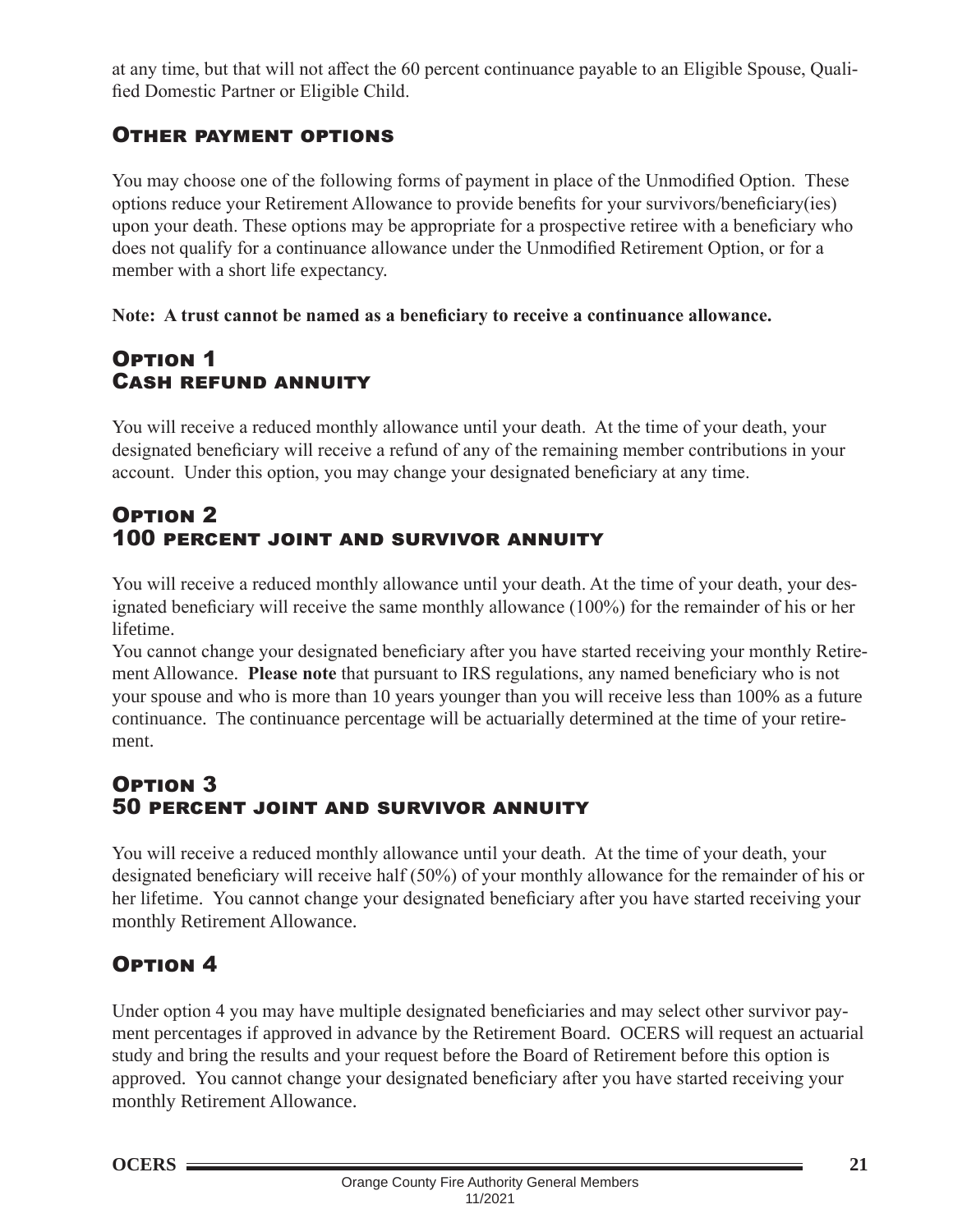#### **For more information, read the "Retirement Payment Options" brochure at [ocers.org.](https://www.ocers.org)**

## Cost-Of-Living Adjustment for payees

Your monthly allowance will be adjusted annually in accordance with changes in the cost-of-living, as determined by the average annual change in the Consumer Price Index (CPI) for the prior calendar year. The cost-of-living adjustment (COLA) is limited to a maximum annual increase or decrease of 3 percent per year as set by the Board of Retirement. The COLA is effective April 1. **The adjustment will appear on your May 1 payment.**

If there is an increase in the CPI of more than 3 percent for any year, the excess cost-of-living adjustment is accumulated or **"**banked.**"** It may be applied to a future year in which the change is less than 3 percent.

If the change in the CPI is negative, OCERS would first look to subtract from your "COLA bank" and then reduce any COLA amount a member is already receiving to a maximum of 3 percent. Your retirement allowance will never be decreased below the original benefit amount granted at retirement.

#### Nonassignment of benefits

Neither you nor your beneficiary may assign or transfer amounts payable under the Retirement Plan. The plan is, however, required to comply with Internal Revenue Service (IRS) tax levies and courtissued Domestic Relations Orders (DROs), as well as child support and spousal support orders.

#### How to request an appeal for benefit claims

If you disagree with OCERS' staff decision regarding the amount of your benefit, effective date or any other administrative decision affecting a benefit payment (other than a disability retirement benefit), you have the right to request an appeal. (For an appeal of a disability retirement decision see the section entitled "Disability Retirement Hearing and Appeal Process" on [page 26](#page-28-0).) [See the Adminis](https://www.ocers.org/sites/main/files/file-attachments/administrative_review_and_hearing_policy_for_cases_filed_on_or_after_august_18_2020.pdf?1598398697)[trative Review and Hearing Policy](https://www.ocers.org/sites/main/files/file-attachments/administrative_review_and_hearing_policy_for_cases_filed_on_or_after_august_18_2020.pdf?1598398697) for the full details. Here is a summary of the steps:

- You may request a CEO Determination within 90 days of the date of the notice of the Benefit Determination. The CEO Determination will be in the form of a written review completed and returned to you within 90 days of receipt of the request for a CEO Determination, and will include a synopsis of your request and citation to any authority relied upon by the CEO in making the CEO Determination. In addition, the written review will include instructions regarding how you may request review of the CEO Determination by the Board.
- You will have 90 days from the date of the CEO Determination to file a Request for Administrative Review. If no timely Request for Administrative Review is filed, the CEO Determination will be final.
- If you file a timely Request for Administrative Review of a CEO Determination, the Board will consider the matter at a duly noticed regular meeting of the Board. Staff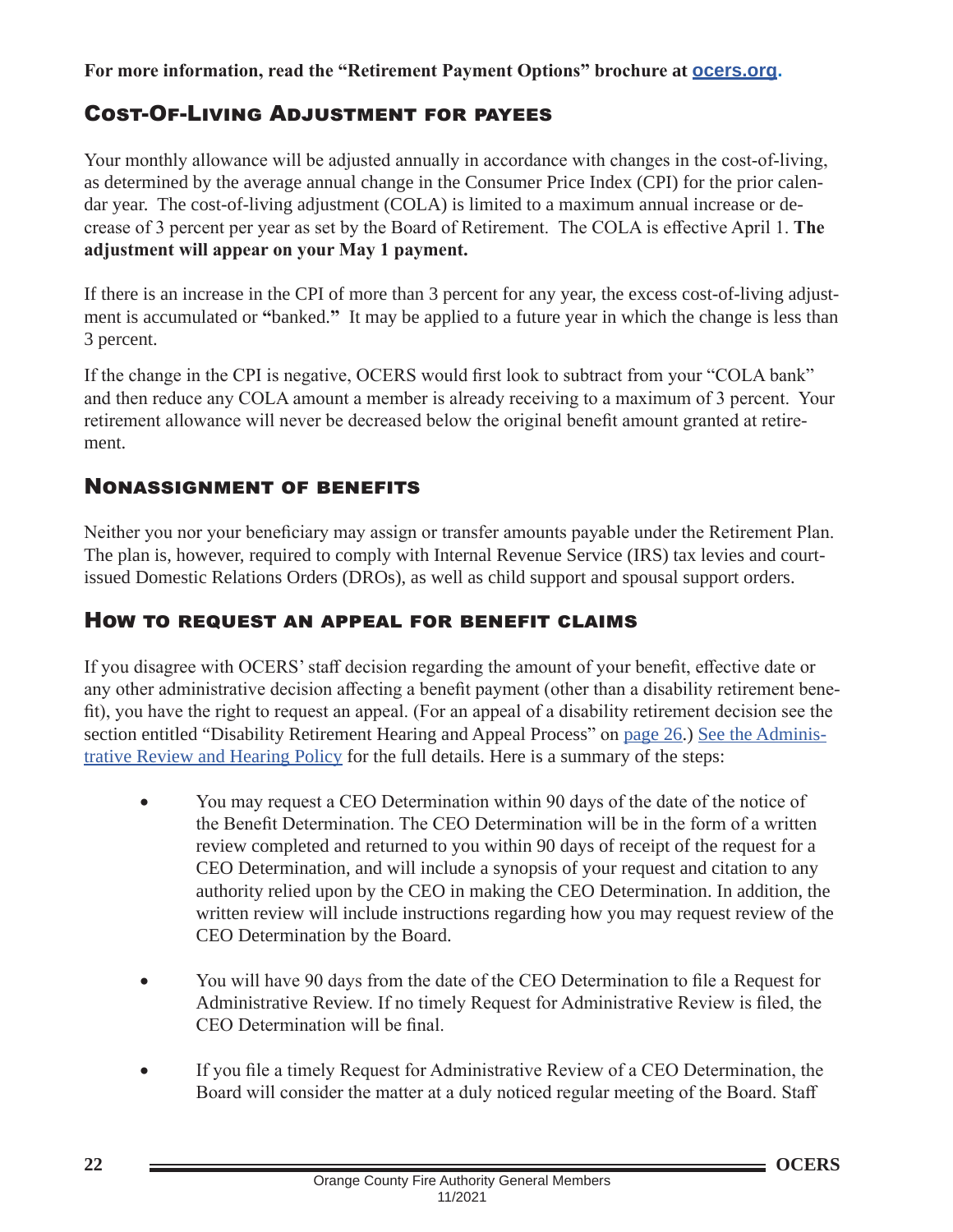will make a recommendation to the Board regarding the issues raised in the CEO Determination and you (or your attorney) will have the opportunity to be heard.

At the meeting, the Board may choose to hear and conduct the review at that meeting, continue it to a later meeting, or refer the matter to a Hearing Officer for a Hearing to be conducted pursuant to the Rules. If the Board chooses to hear and determine the matter, the Board's decision will be final. If the Board chooses to refer the matter to a Hearing, the Board will identify the factual and legal issues to be considered by the Hearing Officer.

In determining whether to hear and determine the matter or refer the matter to a Hearing Officer, the Board will consider all relevant factors, including, but not limited to, the following:

- 1. Whether the disputed issues are legal, not factual, in nature.
- 2. Relevant judicial authority on the disputed legal issue(s).
- 3. Whether the Board and/or a Hearing Officer has previously ruled on substantively similar issue(s).
- 4. Whether the Applicant is represented by an attorney.
- 5. The efficient use of OCERS resources, and
- 6. The interests of the Applicant in receiving a timely decision.
- Board action on CEO Determination: In the case of a CEO Determination referred by the Board to a Hearing, the Board will consider the Hearing Officer's Proposed Findings of Fact and Recommended Decision at a duly-noticed meeting of the Board in accordance with Rule 16 of the Rules. The Board may adopt the Hearing Officer's recommendations or make its own determination based on the Administrative Record and the Board's decision will be final.

#### Returning to work under OCERS after retirement

If you are receiving a service retirement allowance from OCERS, and you wish to return to work for an OCERS' covered employer, you may be eligible to do so. There are two methods for members who service retired to return to work for an OCERS' covered employer.

1. You may return to work after a 180 day waiting period following the date of retirement without reinstatement from retirement during an emergency to prevent stoppage of public business or because you have skills needed to perform work of limited duration. You may be employed before the 180 day waiting period has ended if the employer certifies employment is necessary and the appointment has been approved by the governing body of the employer in a public meeting. You may be paid for no greater than 960 hours of work per fiscal year, while still receiving your retirement allowance. **If you received additional years of service through an early retirement incentive (ERI) you must wait 180 days before returning to work.**

OR,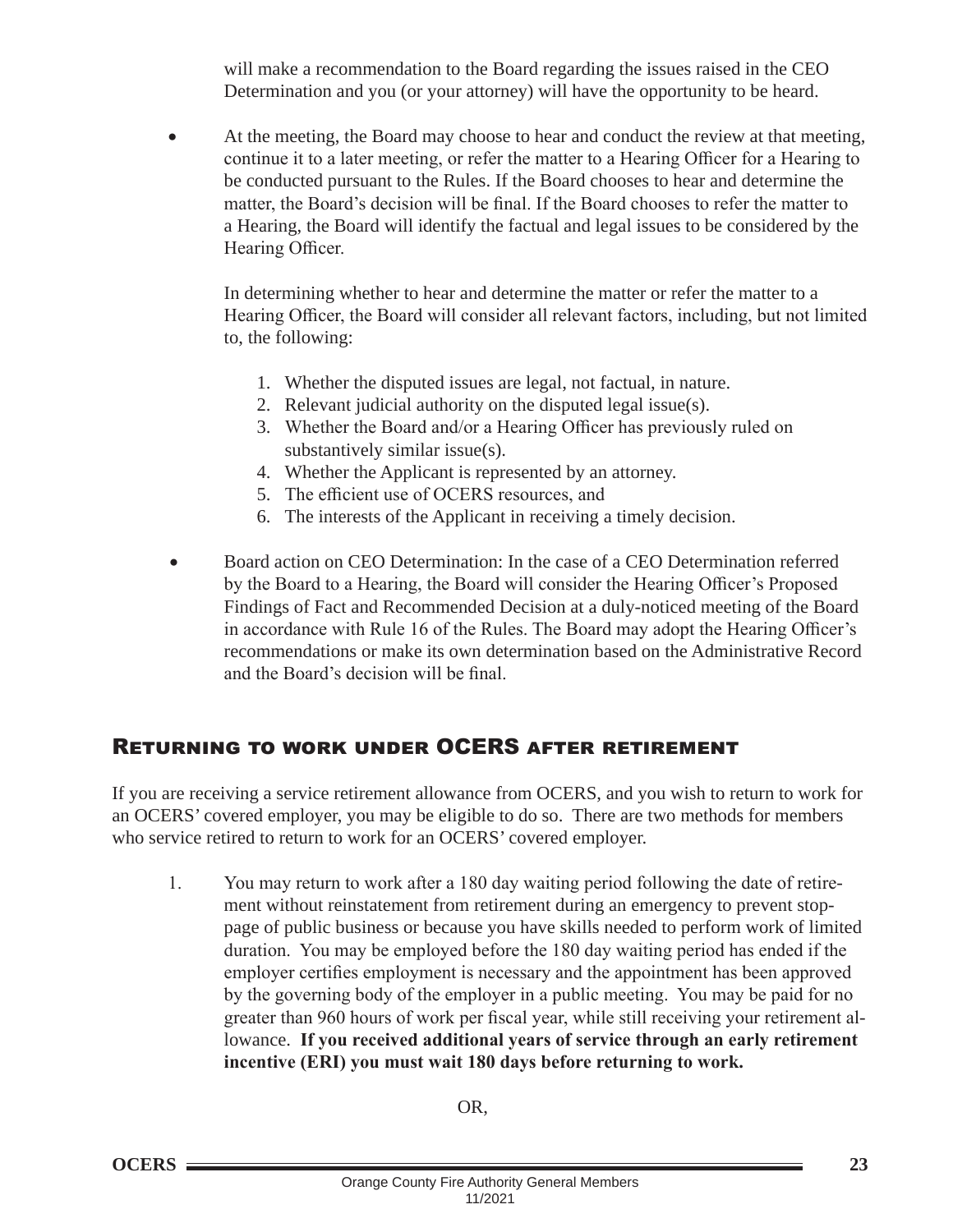2. You may return to work if you file an application with the Board of Retirement to become an active member and the Board determines that you are physically capable of performing the job duties of the position you are seeking. It is your responsibility to provide evidence of your ability to perform the job duties of that position. Your retirement allowance will be suspended while you work in that position and you will become an active member of OCERS for that second period of employment. Upon separation from the second period of employment, a retirement benefit will be paid to the employee based on the years of service and benefit formula that was accrued. The value of the Cost-Of-Living Adjustments (COLAs) will be posted to the member's suspended retirement allowance and paid in addition to the accrued second benefit.

If you become disabled as a result of the second period of employment, your ultimate retirement allowance will not be calculated as set forth above. You should contact OCERS to determine what your disability retirement benefits would be in this situation.

**Please note: If you have retired with a disability, you are not eligible to return to work under the circumstance outlined in number 2 above. Please contact OCERS' Disability Section for information regarding a return to work at (714) 558-6200.**

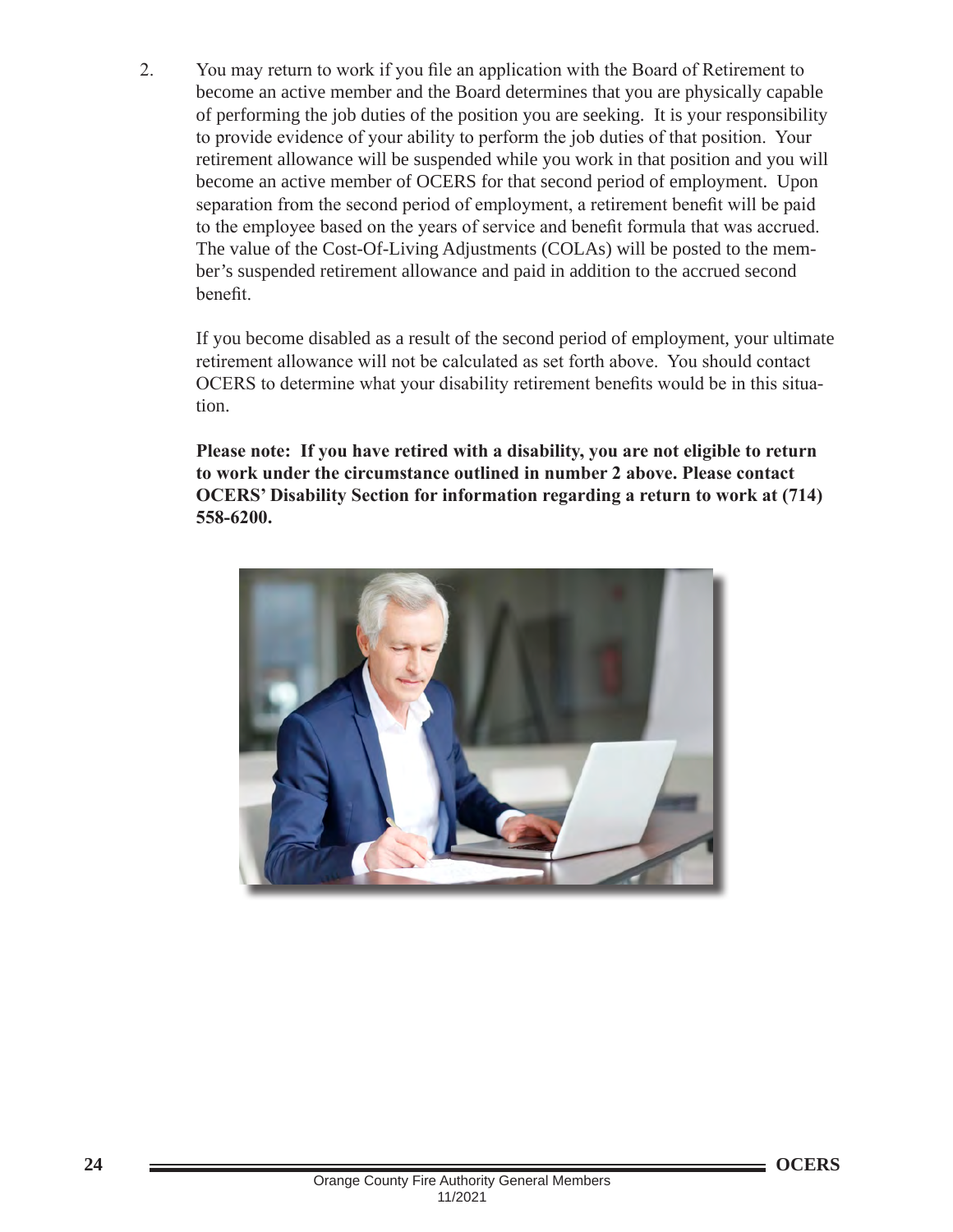## <span id="page-27-0"></span>Disability retirement

If you become permanently incapacitated while a member of OCERS, you may be eligible for a Disability Retirement allowance. Contact OCERS' Disability Section at (714) 558-6200 for the necessary forms and for more information about Disability Retirement.

There are two types of disability benefits payable from the System:

## Nonservice-connected Disability Retirement

You are eligible for a Nonservice-connected Disability Retirement allowance if:

- You have five or more years of Service Credit.
- The Board of Retirement determines that you are **permanently** physically or mentally incapacitated from performing the usual duties of any permanent assignment in your job classification.

#### AND

• Your disability is not due to a job-related illness or injury.

#### How your Nonservice-connected Disability Retirement allowance is calculated

If you qualify for a nonservice-connected disability retirement allowance your retirement allowance calculation will be personally prepared by our Disability Staff. You may contact the Disability Section at (714) 558-6200.

## Service-connected Disability Retirement

You are eligible for a Service-connected Disability Retirement allowance if:

• The Retirement Board deems you are **permanently** physically or mentally incapacitated from performing the usual duties of any permanent assignment in your job classification.

#### AND

• Your incapacity arose out of, and in the course of your employment, and such employment contributed substantially to your being incapacitated.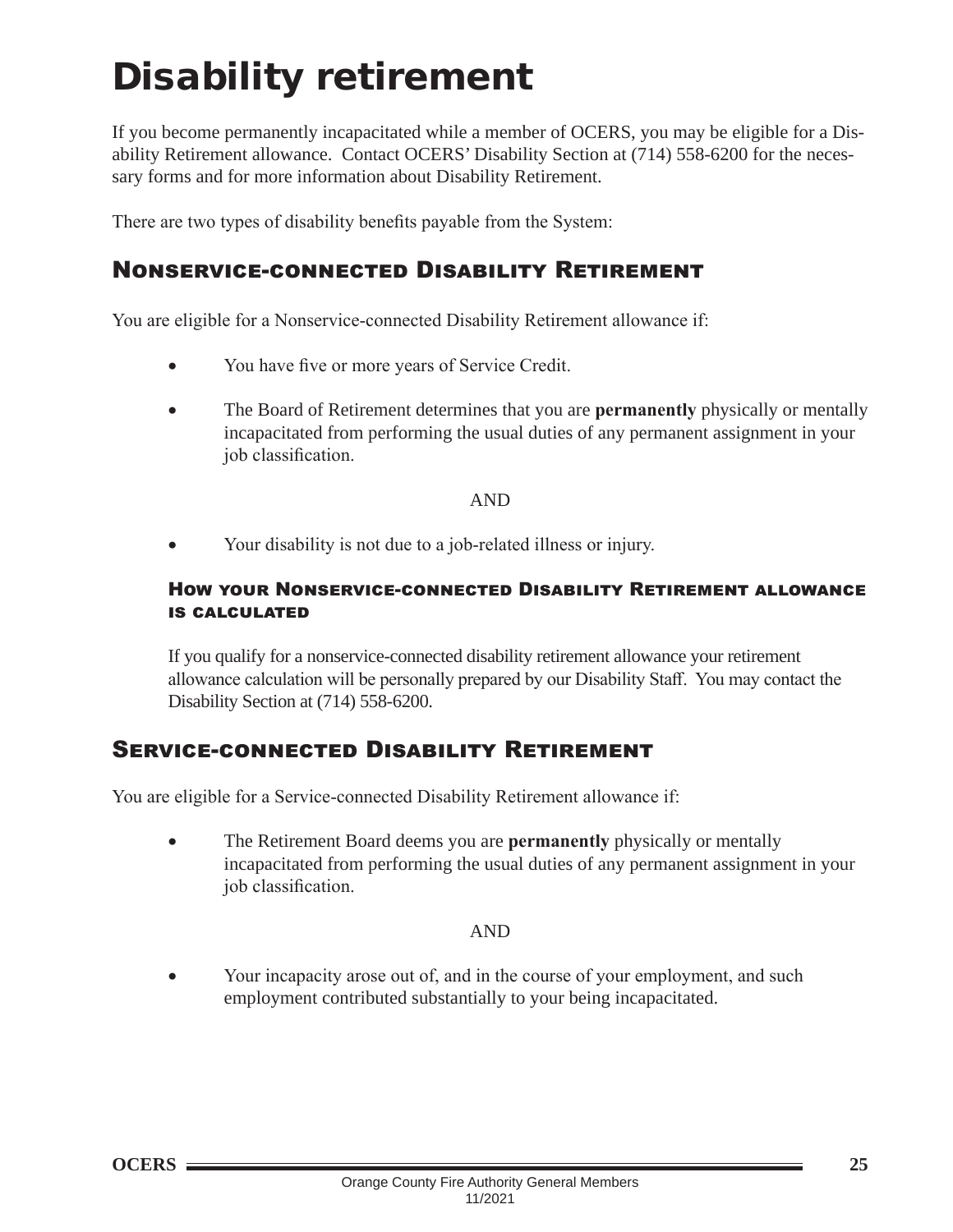#### <span id="page-28-0"></span>How your Service-connected Disability Retirement Allowance is calculated

Your monthly Service-connected Disability Retirement allowance will be equal to 50 percent of your Final Average Salary, subject to limitations for members of other public retirement systems. If you are eligible for a Service Retirement allowance, you will receive the greater of your Disability Retirement allowance or your Service Retirement allowance, subject to limitations for reciprocal members or members receiving monthly retirement or disability benefits from a reciprocal system or other public entity.

A Service-connected Disability Retirement allowance is currently exempt from taxes up to 50 percent of your Final Average Salary. Any portion above 50 percent of your Final Average Salary is taxable. If you have any questions regarding the taxability of your Service-connected Disability Allowance, please consult a tax professional.

### Effective date

The effective date of a Service-connected or Nonservice-connected Disability Retirement is set by statute. Generally speaking, the effective date is the date a member's Disability Retirement Application is filed. A member may request an earlier effective date back to the date the member last received regular compensation if the member is able to prove that his or her disability application was delayed due to the member's inability to ascertain the permanence of his or her incapacity at the time the member last received regular compensation.

According to the statute, an effective date will be delayed until the expiration of any leave of absence with compensation under the workers' compensation law. Therefore, the receipt of Temporary Total Disability payments through the workers' compensation system will delay the commencement of disability retirement benefits. Likewise, if a member uses sick, vacation or any other time off for which retirement contributions are deducted and service credits are added to the member's account as time off, the effective date will be at the expiration of this sick, vacation, or other time off. OCERS does not differentiate between sick time accrued through work and sick time donated to a member through an employer's catastrophic leave program. Therefore, members are advised to obtain accurate information regarding the effect of employer sponsored leave benefits when applying for disability retirement.

If you have any questions regarding the impact of workers' compensation or leave benefits on the effective date of a disability retirement, please contact an OCERS disability representative.

## Disability Retirement Hearing and Appeal Process

The OCERS disability staff will investigate all disability retirement applications. Upon completion of the investigation, the disability staff will make a recommendation to the Disability Committee regarding permanent incapacity, service-connection and effective date. You or your attorney will be given notice of the date the Committee will consider the application and will be given the opportunity to be heard by the Committee. After the Committee makes a recommendation, OCERS' staff will notify you in writing of the Committee's recommendation and provide you with instructions regarding how you can appeal the determination by filing a [Request for Administrative Hearing.](https://www.ocers.org/sites/main/files/file-attachments/administrative_review_and_hearing_policy_for_cases_filed_on_or_after_august_18_2020.pdf?1598398697)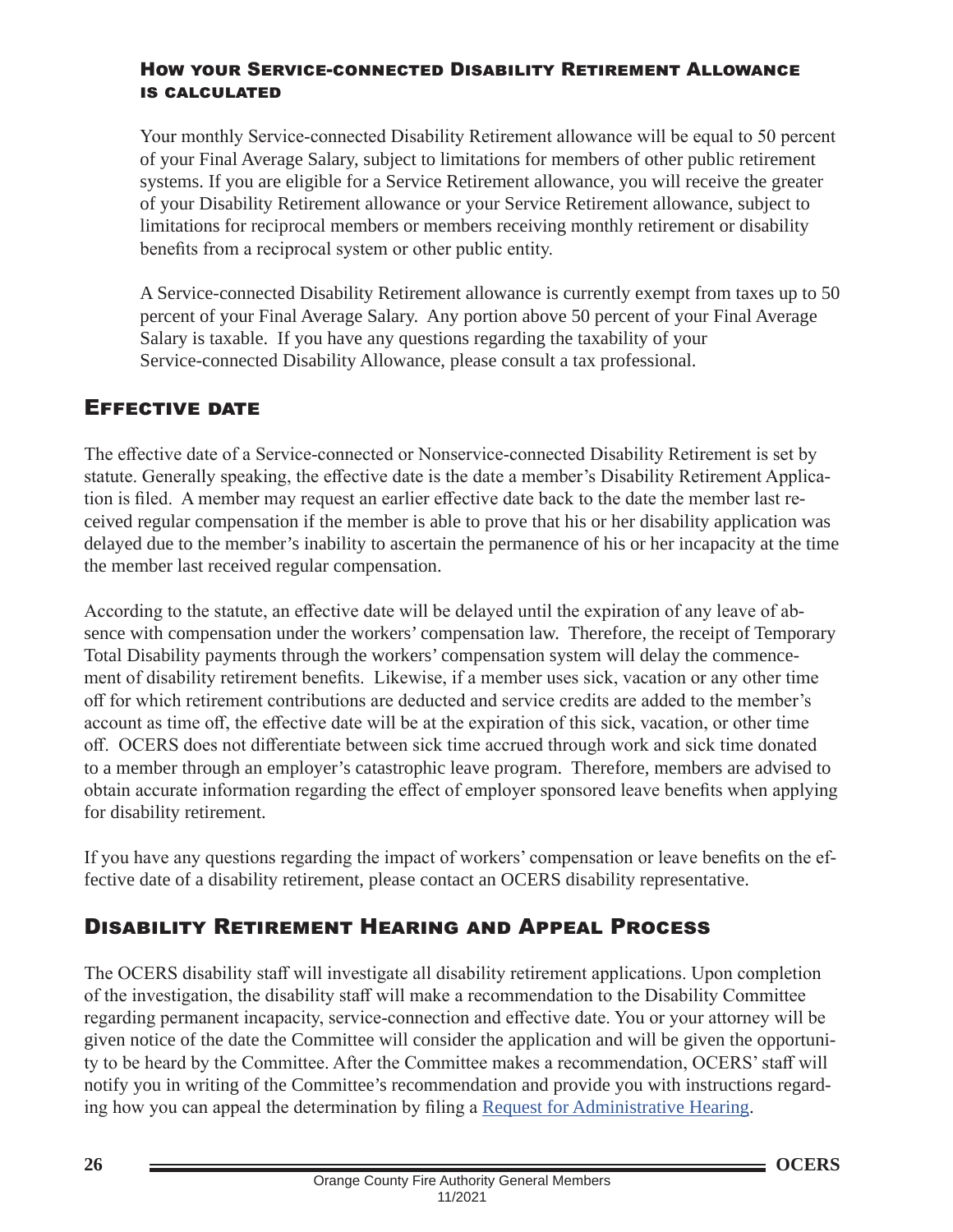In the event that the Committee recommends that any part of the application be denied or you don't agree with any portion of their recommendation, you will have the ninety (90) days from the date of the notice to make a written request for an administrative hearing before a Board-appointed Referee. If no "Request for Administrative Hearing" is filed within the time limits the matter shall be placed on the consent agenda at the next regularly scheduled meeting of the Board.

Send your written request for an administrative hearing to OCERS' clerk, as set forth in the [Admin](https://www.ocers.org/sites/main/files/file-attachments/administrative_review_and_hearing_policy_for_cases_filed_on_or_after_august_18_2020.pdf?1598398697)[istrative Review and Hearing Policy](https://www.ocers.org/sites/main/files/file-attachments/administrative_review_and_hearing_policy_for_cases_filed_on_or_after_august_18_2020.pdf?1598398697). Within sixty (60) days of the filing of a Request for Administrative Hearing, the Clerk will assemble and serve on the Hearing Officer and each Party the initial Administrative Record. You may object to the admission of items into evidence or seek to admit additional information into evidence as set forth in the [Administrative Review and Hearing Policy](https://www.ocers.org/sites/main/files/file-attachments/administrative_review_and_hearing_policy_for_cases_filed_on_or_after_august_18_2020.pdf?1598398697), and the Hearing Officer will decide the admissibility of all evidence.

OCERS' clerk shall schedule a Pre-Hearing Conference to be held within 30 days of the service of the Administrative Record on the Parties. At the Pre-Hearing Conference, the Hearing Officer shall, among other things, set the date for the Hearing. Within five (5) days of the Pre-Hearing Conference, the clerk will issue a Scheduling Order which shall include the Hearing Date(s) of the Hearing and the dates that each Party's Pre-Hearing Statements are due. You must file your Pre-Hearing Statement no later than sixty (60) days prior to the first Hearing Date.

After the hearing the Hearing Officer will, based on his or her findings, make a recommendation to the Board of Retirement. You have twenty (20) days from the date the recommendation was filed with the Clerk, to submit written objections or a request for clarification. OCERS' clerk shall refer to the Board for its consideration the Hearing Officer's Proposed Findings of Fact and Recommended Decision and any related objections/requests for clarification. You will be notified of the date and time of the meeting. You may attend this Board meeting, however, attendance is not required.

After reviewing the foregoing documents, pursuant to Government Code Section 31534, the Board may:

- 1. Approve and adopt the proposed findings and the recommendations of the Hearing Officer, or
- 2. Require a transcript or summary of all testimony, plus all other evidence received by the Hearing Officer; and upon receipt thereof, take such action as the Board in its opinion is indicated by such evidence, or
- 3. Refer the matter back with or without instructions to the Hearing Officer for further proceedings, or
- 4. Set the matter for hearing before itself. At such hearing, the Board shall hear and decide the matter.

Upon action by the Board, the decision will be final for all purposes. There shall be no requirement for a further written decision from the Board or opportunity for the Board to reconsider its decision. Any party aggrieved by the Board's decision may petition the Superior Court for judicial review as provided by law. The time for any party to seek judicial review shall be governed by the California Code of Civil Procedure Section 1094.6.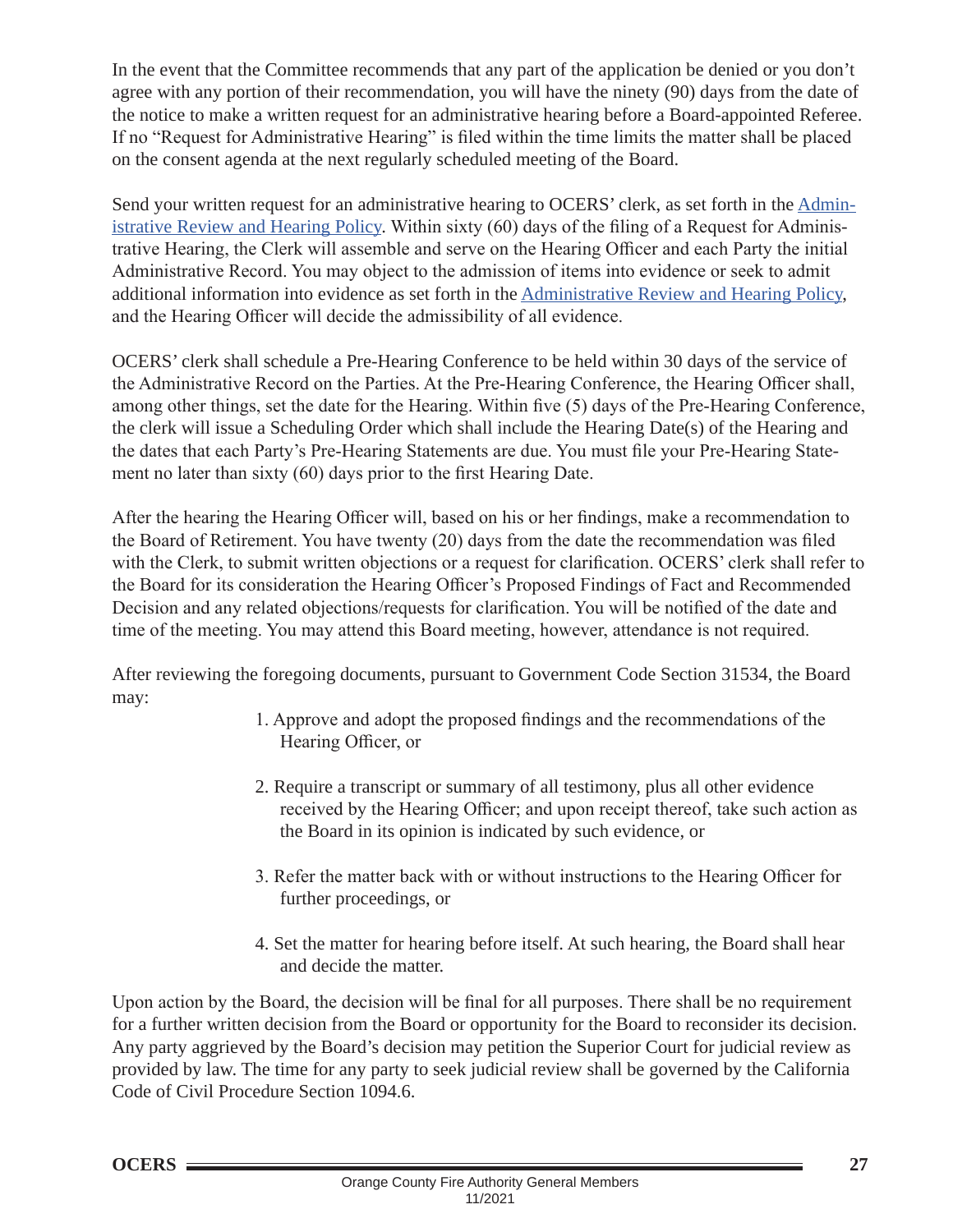## <span id="page-30-0"></span>Survivor benefits

#### Benefits to beneficiaries upon your death

When you become a member of OCERS, you will be asked to designate a beneficiary who will be entitled to receive certain benefits that may be payable upon your death.

You may designate anyone you choose as your beneficiary, and you may change your beneficiary at any time prior to retirement. To designate or change your beneficiary, you need to request the "Beneficiary Change Form" from Member Services or download it from **[ocers.org](https://www.ocers.org)**. It is your responsibility to notify Member Services of a life event change, such as a marriage, domestic partnership registration or death including death of a designated beneficiary. Upon receipt of this information, your new beneficiary designation will supersede all previous designations.

Beneficiaries of active and deferred members with 10 or more years of service will get a one-time \$750 death benefit when the member dies; beneficiaries of retirees will get a one-time \$1,000 death benefit at the time of the member's death.

**It is important to note that your spouse, ex-spouse, registered domestic partner, ex-registered domestic partner and/or children may have legal rights that supersede the rights of any other beneficiaries you designate.** 

#### Nonservice-connected death prior to retirement

If you have less than five years of Service Credit when you die and your death is not due to a jobrelated illness or injury, your Eligible Spouse, Qualified Domestic Partner or Eligible Child has the following survivor benefit options:

- 1. A one-time benefit consisting of the member's accumulated contributions and interest plus a lump sum equal to one twelfth of your Final Average Salary earned during the 12 months immediately preceding your death multiplied by the number of completed years of service. The lump sum cannot exceed 50% of your Final Average Salary. NOTE: If your Eligible Spouse, Qualified Domestic Partner or Eligible Child is not listed as your beneficiary, this benefit will be paid to your named beneficiary, or if no beneficiary is named, to your estate.
- 2. If you are age 70 or older at the time of your death a lifetime monthly allowance of 60 percent of the amount you would have received if you had been granted a Service Retirement allowance the day after your death. This means you must have been qualified to receive a Service Retirement at the time of your death. (For qualification information see "Service Retirement Eligibility" on [page 18.](#page-20-0)) In addition, your Eligible Spouse or Qualified Domestic Partner must be listed as your beneficiary at the time of your death to qualify for this benefit.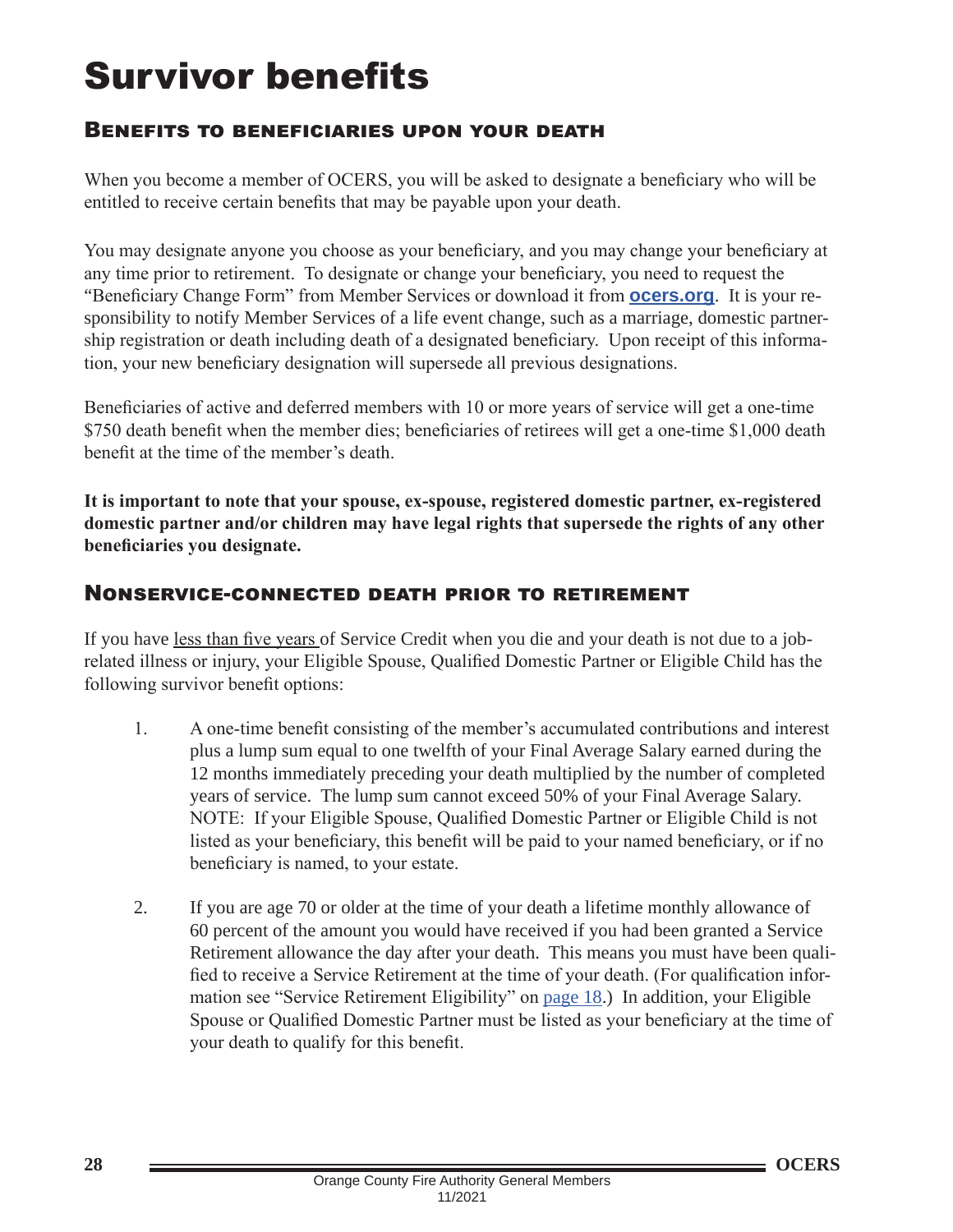If you do not have an Eligible Spouse, Qualified Domestic Partner or Eligible Child, your designated beneficiary, or estate if there is no designated beneficiary, will receive a one-time benefit equal to your accumulated contributions plus a lump sum equal to one twelfth of your Final Average Salary earned during the 12 months immediately preceding your death multiplied by the number of completed years of service. The lump sum cannot exceed 50% of your Final Average Salary.

If you have five or more years of Service Credit at the time of your death, your Eligible Spouse, Qualified Domestic Partner or Eligible Child has the following survivor benefit options:

1. A one-time benefit consisting of your accumulated contributions plus a lump sum equal to one twelfth of your Final Average Salary earned during the 12 months immediately preceding your death multiplied by the number of completed years of service. The lump sum cannot exceed 50% of your Final Average Salary. NOTE: If your Eligible Spouse, Qualified Domestic Partner or Eligible Child is not listed as your beneficiary, this benefit will be paid to your named beneficiary, or if no beneficiary is named, to your estate,

or

2. Lifetime monthly allowance of 60 percent of the amount that you would have received if you had been granted a Nonservice-connected Disability Retirement allowance the day after your death (see the "Disability Retirement" section for eligibility requirements), or if you had been granted a Service Retirement allowance the day after your death and your Eligible Surviving Spouse or Qualified Domestic Partner is named as your beneficiary. For the Nonservice-connected Disability Retirement allowance, Eligible Child means a natural or adopted child of the deceased member, or a stepchild living or domiciled with the deceased member at the time of his or her death. (For qualification information see "Service Retirement Eligibility" on [page 18](#page-20-0).)

or

3. Combined benefit of a one-time payment consisting of a lump sum equal to one twelfth of your Final Average Salary earned during the 12 months immediately preceding your death multiplied by the number of completed years of service, plus a reduced lifetime monthly allowance, as provided under Number 2, above, actuarially reduced by the lump sum payment. The lump sum cannot exceed 50% of your Final Average Salary. This benefit is only payable to an Eligible Surviving Spouse or Qualified Domestic Partner.

If you do not have an Eligible Spouse, Qualified Domestic Partner or Eligible Child, your designated beneficiary, or estate if there is no designated beneficiary, will receive a one-time benefit equal to your accumulated contributions plus a lump sum equal to one twelfth of your Final Average Salary earned during the 12 months immediately preceding your death multiplied by the number of completed years of service. The lump sum cannot exceed 50% of your Final Average Salary.

Keep in mind that the legal rights of your Eligible Spouse, Qualified Domestic Partner and Eligible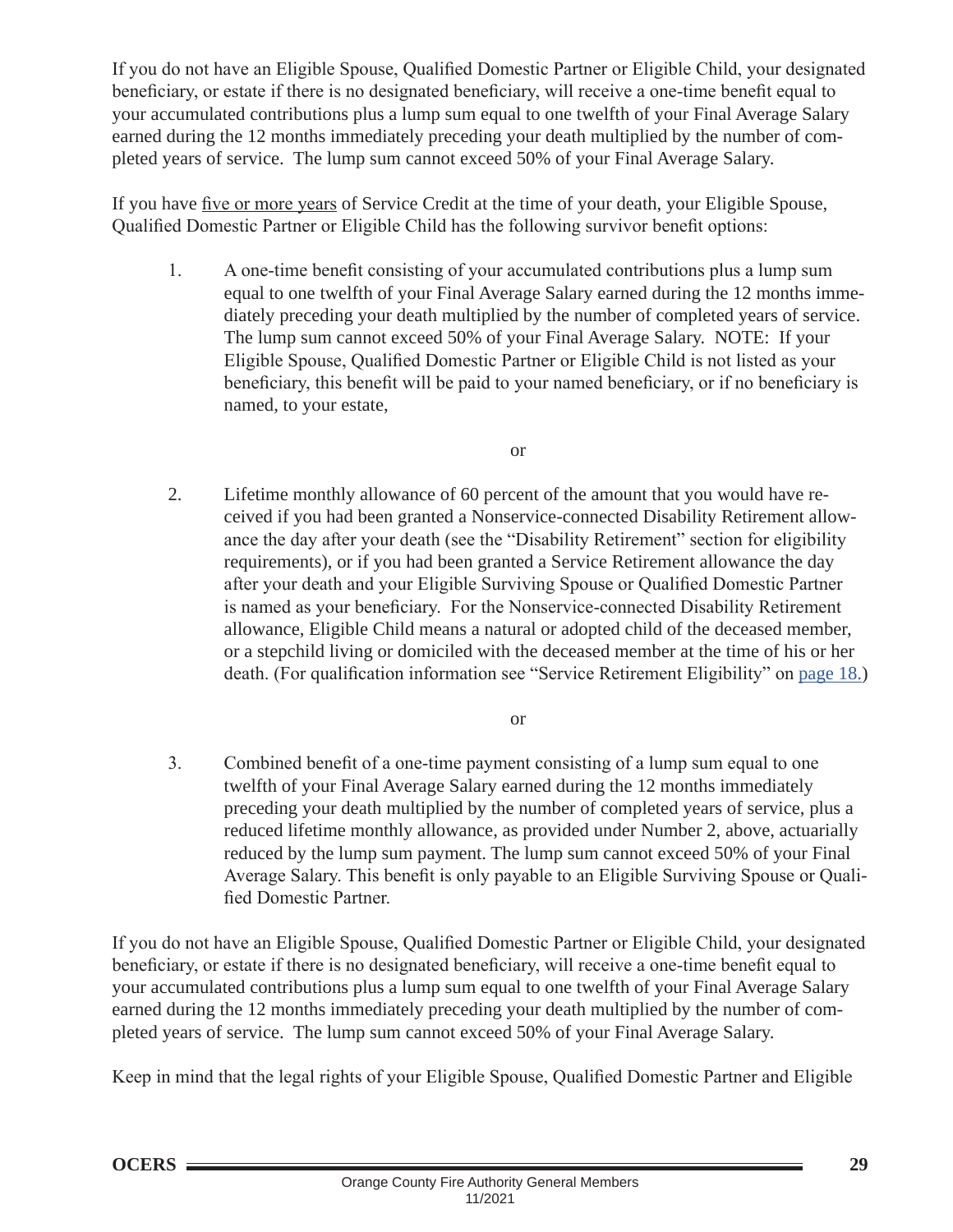Child may supersede the rights of any beneficiary(ies) you named.

#### Service-connected death prior to retirement

If your death occurs as a result of a job-related illness or injury, your Eligible Spouse, Qualified Domestic Partner or Eligible Child have a choice of one of the following survivor benefit options:

1. Lifetime monthly allowance of 50 percent of your Final Average Salary or your Service Retirement Allowance, if eligible. Under this section, Eligible Child means a natural or adopted child of the deceased member, or a stepchild living or domiciled with the deceased member at the time of death,

or

2. A one-time benefit consisting of your accumulated contributions plus a lump sum equal to one twelfth of your Final Average Salary earned during the 12 months immediately preceding your death multiplied by the number of completed years of service. The lump sum cannot exceed 50% of your Final Average Salary. NOTE: If your Eligible Spouse, Qualified Domestic Partner or Eligible Child is not listed as your beneficiary, this benefit will be paid to your named beneficiary, or if no beneficiary is named, to your estate,

or

3. Combined benefit of a one-time payment consisting of a lump sum equal to one twelfth of your Final Average Salary earned during the 12 months immediately preceding your death multiplied by the number of completed years of service, plus a reduced lifetime monthly allowance, as provided under Number 2, above, actuarially reduced by the lump sum payment. The lump sum cannot exceed 50% of your Final Average Salary. This benefit is only payable to an Eligible Surviving Spouse or Qualified Domestic Partner.

If you do not have an Eligible Spouse, Qualified Domestic Partner or Eligible Child, your designated beneficiary, or estate if there is no designated beneficiary, will receive a one-time benefit equal to your accumulated contributions plus a lump sum equal to one twelfth of your Final Average Salary earned during the 12 months immediately preceding your death multiplied by the number of completed years of service. The lump sum cannot exceed 50% of your Final Average Salary.

#### Survivor benefits for retired members

If you die after retirement, your Eligible Spouse, Qualified Domestic Partner, Eligible Child(ren) or designated beneficiaries may be paid according to the provisions of the payment option you selected at retirement.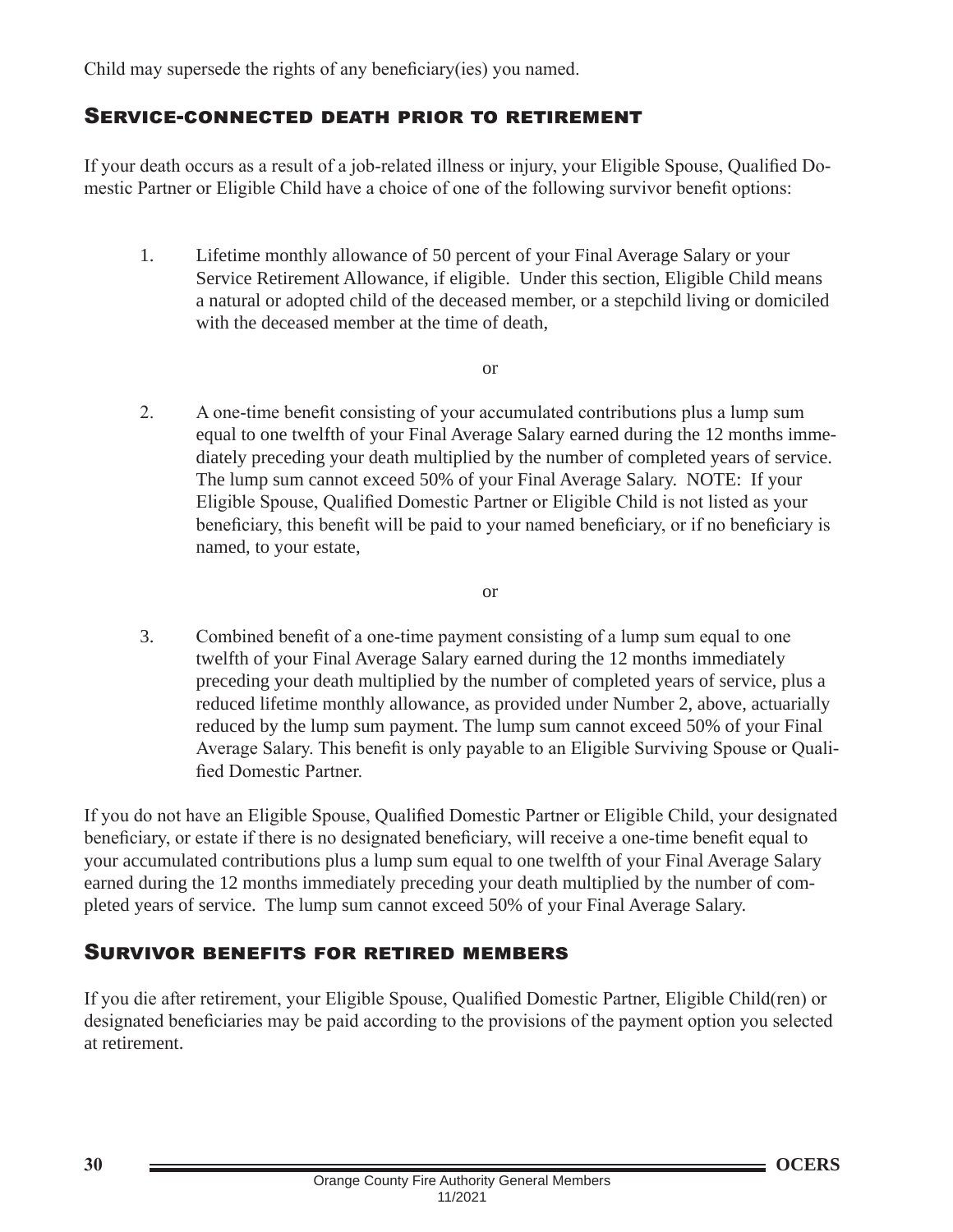#### Unmodified Option

If you choose the Unmodified Option when you retire on a **Service Retirement** or on a **Nonservice-connected Disability Retirement,** your Eligible Spouse or Qualified Domestic Partner will receive 60 percent of your monthly allowance upon your death (for definitions of "Eligible Spouse" and "Qualified Domestic Partner," see [page 20](#page-22-0)).

If you are receiving a **Service-connected Disability Retirement**, your Eligible Spouse or Qualified Domestic Partner will receive 100 percent of your monthly allowance upon your death. Your spouse or Qualified Domestic Partner is considered eligible for a continuance in one of two ways:

1) If you were married or registered prior to the effective date of your service-connected disability benefit,

#### OR

2) If you have been continuously married or registered as a Qualified Domestic Partner at least two years prior to the date of your death and are married to that spouse or registered to that Qualified Domestic Partner at the time of your death and your spouse or Qualified Domestic Partner is at least 55 years old.

This amount is payable to your Eligible Spouse or Qualified Domestic Partner for his or her lifetime. If you do not have an Eligible Spouse or Qualified Domestic Partner at the time of your death, your monthly allowance will be payable to your Eligible Child. If you do not have an Eligible Spouse, Qualified Domestic Partner or Eligible Child at the time of your death, your designated beneficiary will receive a refund of your remaining member contributions, if any.

#### **OTHER OPTIONS**

If at retirement you choose a payment option other than the Unmodified Option, your designated beneficiary will receive a benefit based on the terms of that option. See "Other Payment Options" on [page 21](#page-23-0) for additional information.

#### Survivor benefits for members in Deferred Regular status

If you die in Regular Deferred Retirement status and before you begin receiving a Deferred Retirement allowance, your designated beneficiary will receive a lump sum benefit equal to your member contributions with interest.

In addition to this benefit, if you have at least 10 Years of Service Credit when you die, your designated beneficiary will receive a lump sum benefit of \$750.

## Survivor benefits for members in Deferred Reciprocal status

If your death is **not** the result of a service-connected injury while an active member of the Reciprocal System, your Eligible Surviving Spouse, Qualified Domestic Partner or Eligible Child may qualify for one of the following: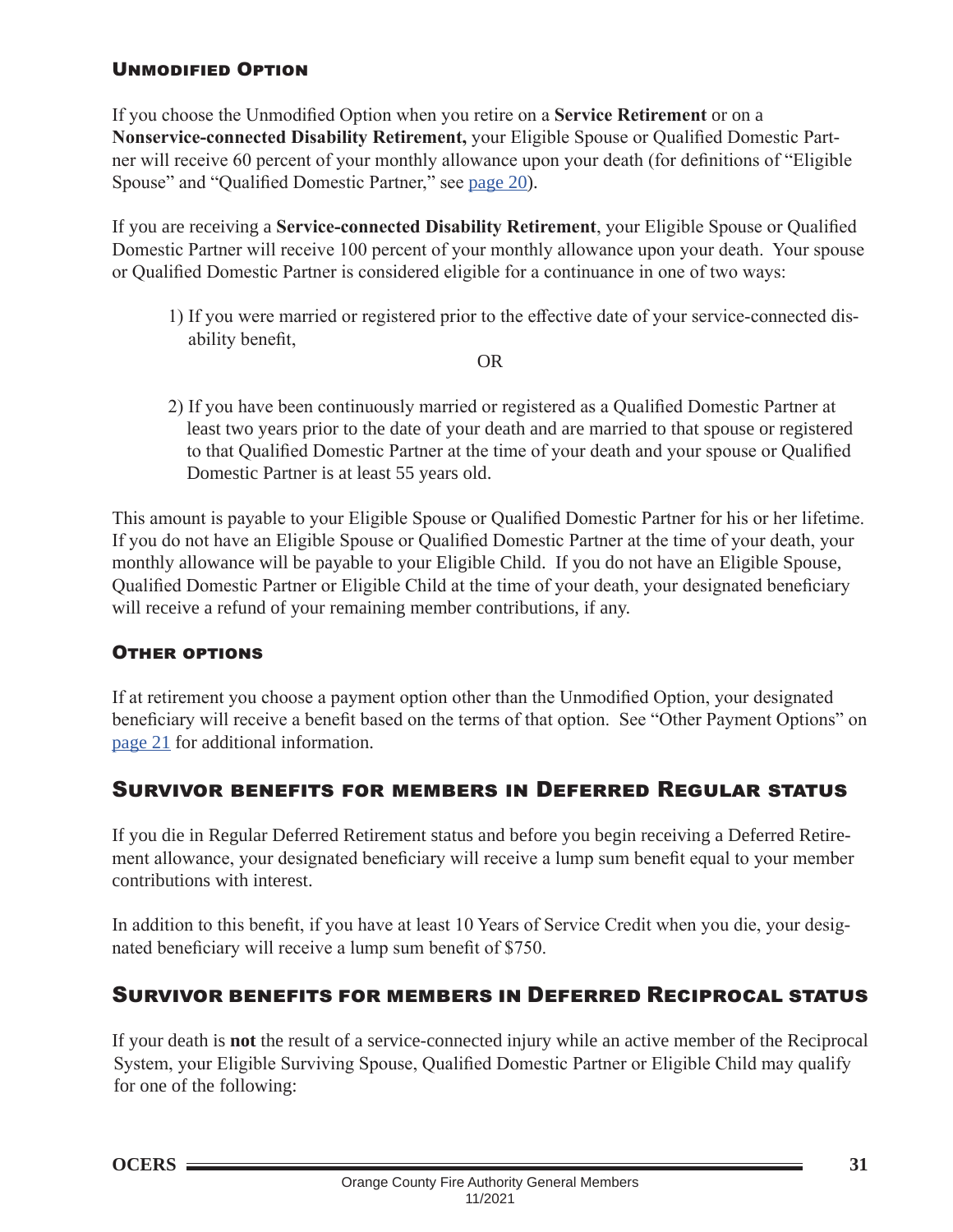- 1. Lifetime monthly allowance of 60 percent of the amount that you would have received if you had been granted a Nonservice-connected Disability Retirement allowance the day after your death (see the "Disability Retirement" section for eligibility requirements), or if you had been granted a Service Retirement allowance the day after your death and your Eligible Surviving Spouse or Qualified Domestic Partner is named as your beneficiary. (For qualification information see "Service Retirement Eligibility" on [page 18](#page-20-0).) For the Nonservice-connected Disability Retirement allowance, Eligible Child means a natural or adopted child of the deceased member, or a stepchild living or domiciled with the deceased member at the time of his or her death, or
- 2. If the Eligible Surviving Spouse or Qualified Domestic Partner does not qualify for either benefit discussed above, and you are credited with 10 years of service credit (including reciprocal time) at the time of death, an Eligible Surviving Spouse or Qualified Domestic Partner can leave the death benefit funds on deposit until the earliest date you could have retired and then choose a Lifetime monthly allowance of 60 percent of the amount you would have received if you had been granted a Service Retirement allowance the day after your death, provided the Eligible Surviving Spouse or Qualified Domestic Partner is listed as your beneficiary, or
- 3. OCERS pays your accumulated contributions, which, when added to the death benefit paid by the Reciprocal system, can't exceed the total of your accumulated contributions in both systems, plus 50% of your Final Average Salary earned in the 12 months immediately preceding your death.

If your death **is** the result of a service-connected injury while an active member of the Reciprocal system, OCERS pays your accumulated contributions and interest.

For more specific information on death and survivor benefits, call Member Services at (714) 558- 6200.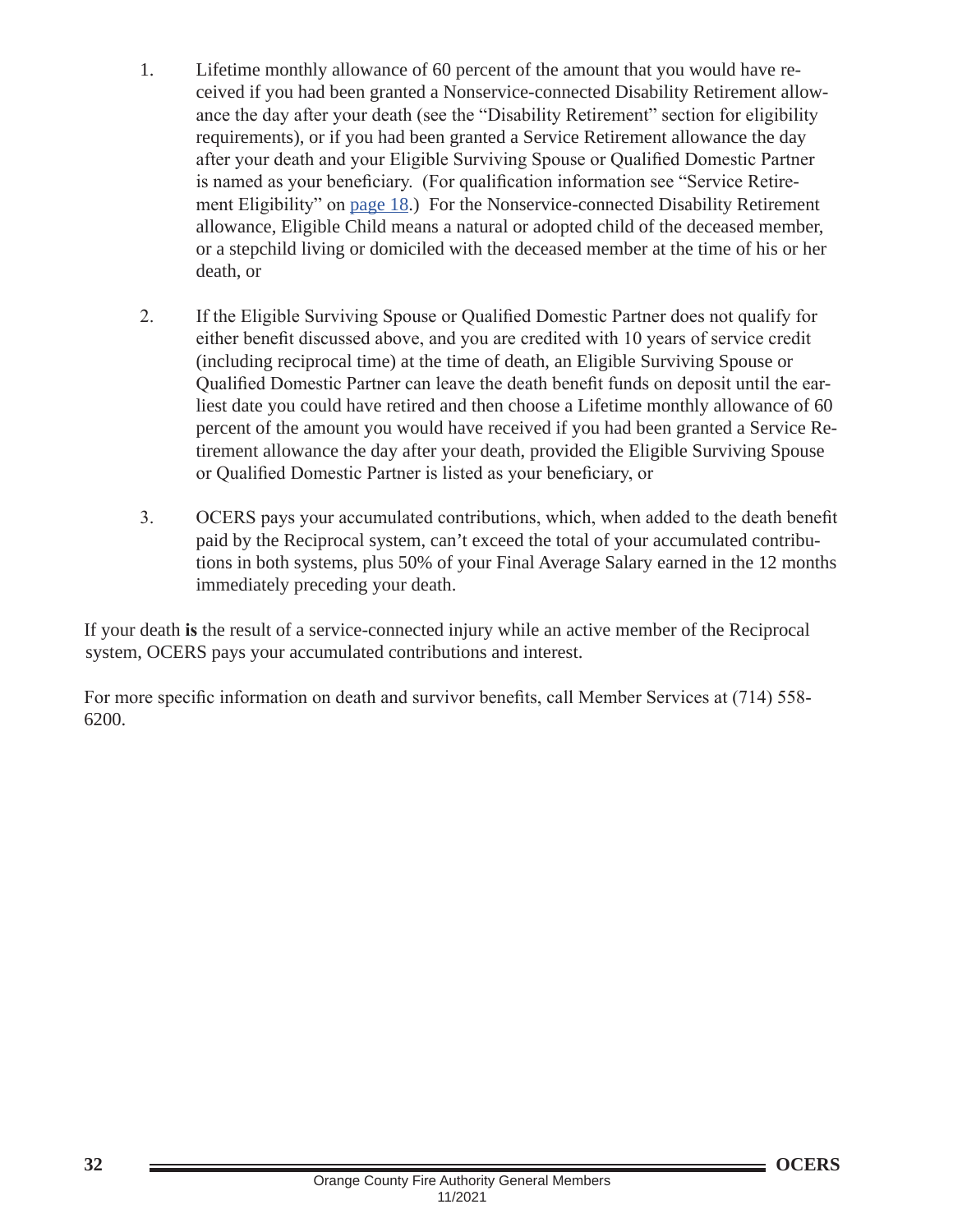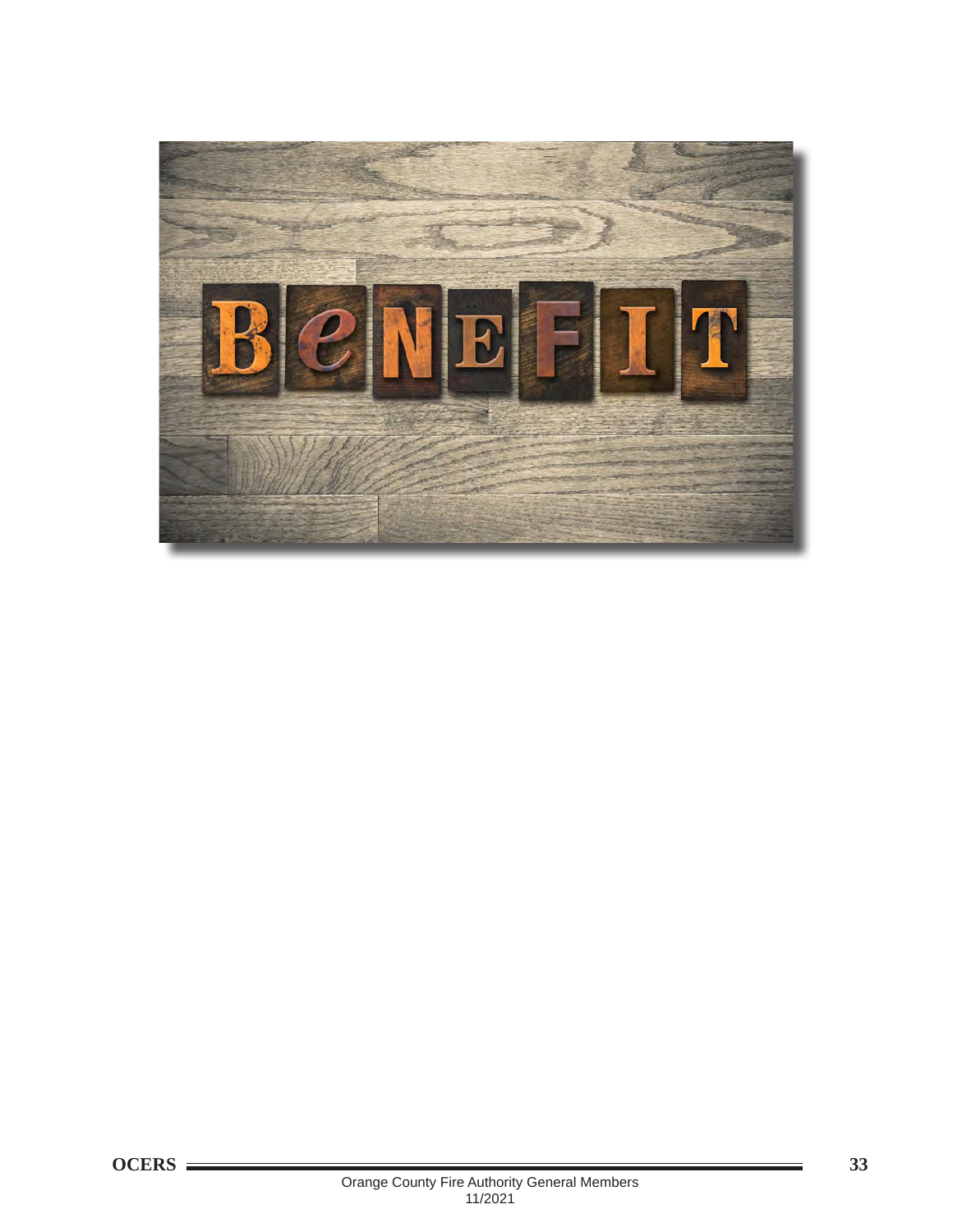## Federal and state taxes on benefits

Retirement allowances (including disability retirement) are generally considered taxable income under both federal and State of California income tax laws. At the time of retirement you will need to instruct OCERS on your tax withholding election. If you have any questions regarding the taxability of your retirement allowance, please consult a tax professional.

#### **OCERS does not withhold state income taxes for any state other than California.**

**General Rule:** Because your contributions to OCERS are deducted from your paycheck before income taxes are determined, all benefits provided by these contributions are taxable when you receive them. There are two exceptions to this rule: see "How Your Service-connected Disability Retirement Allowance is Calculated" (as described on [page 2](#page-28-0)6) and "Special Rule for After-Tax Member Contributions" (see below).

### Special Rule For After-Tax Member Contributions

Member contributions prior to 1986 were made on an after-tax basis. Contributions are not taxed when disbursed, but the interest is taxable. Purchases of Service or redeposits of contributions (lump sum payment via personal check or installment payments) made with after-tax monies are also not taxed when disbursed.

When you retire, you will be provided with information regarding the income tax status of your Service Retirement or Disability Retirement allowance.

**Note: OCERS cannot provide tax advice. If you have any questions regarding the taxability of your benefits, please consult a tax professional.**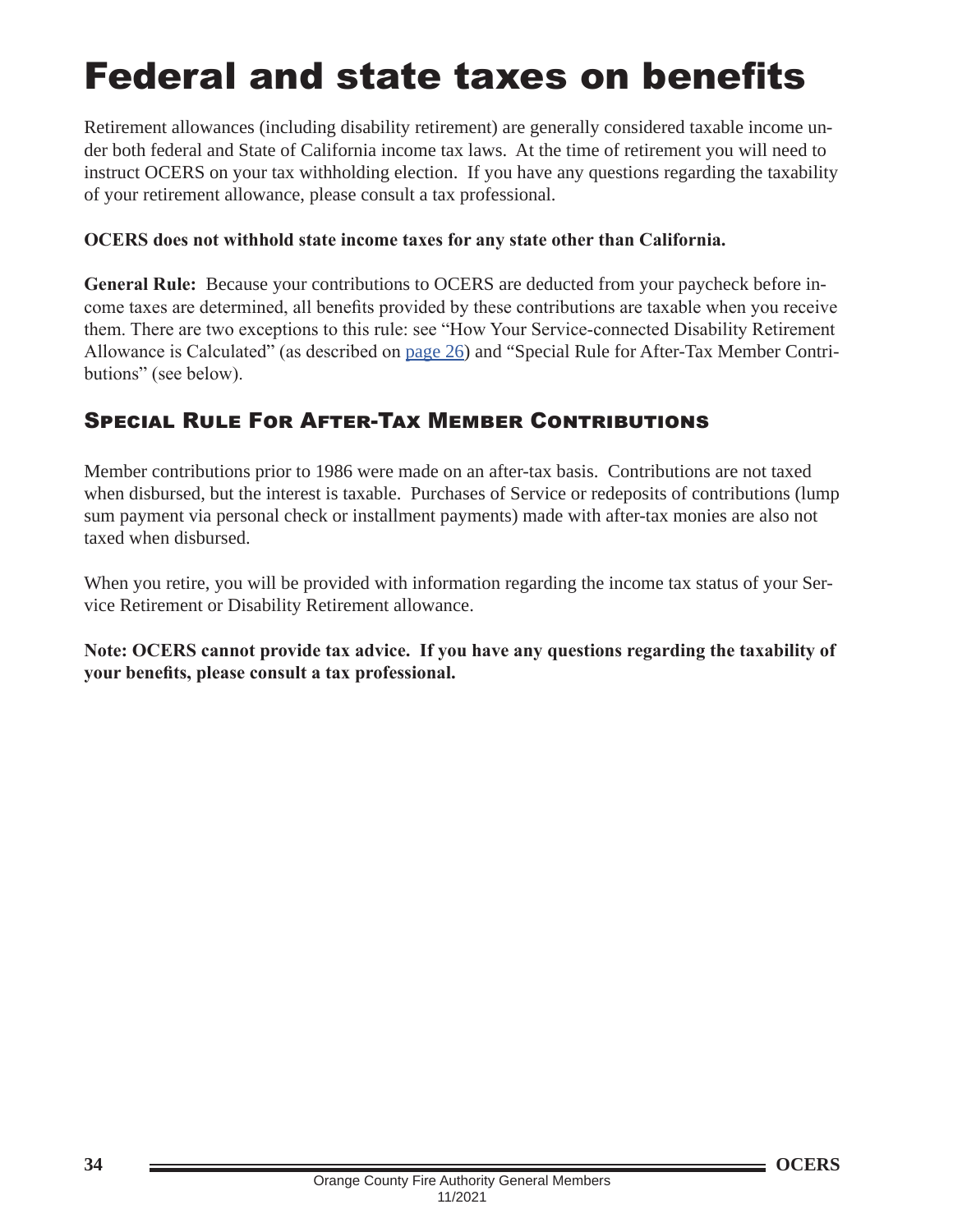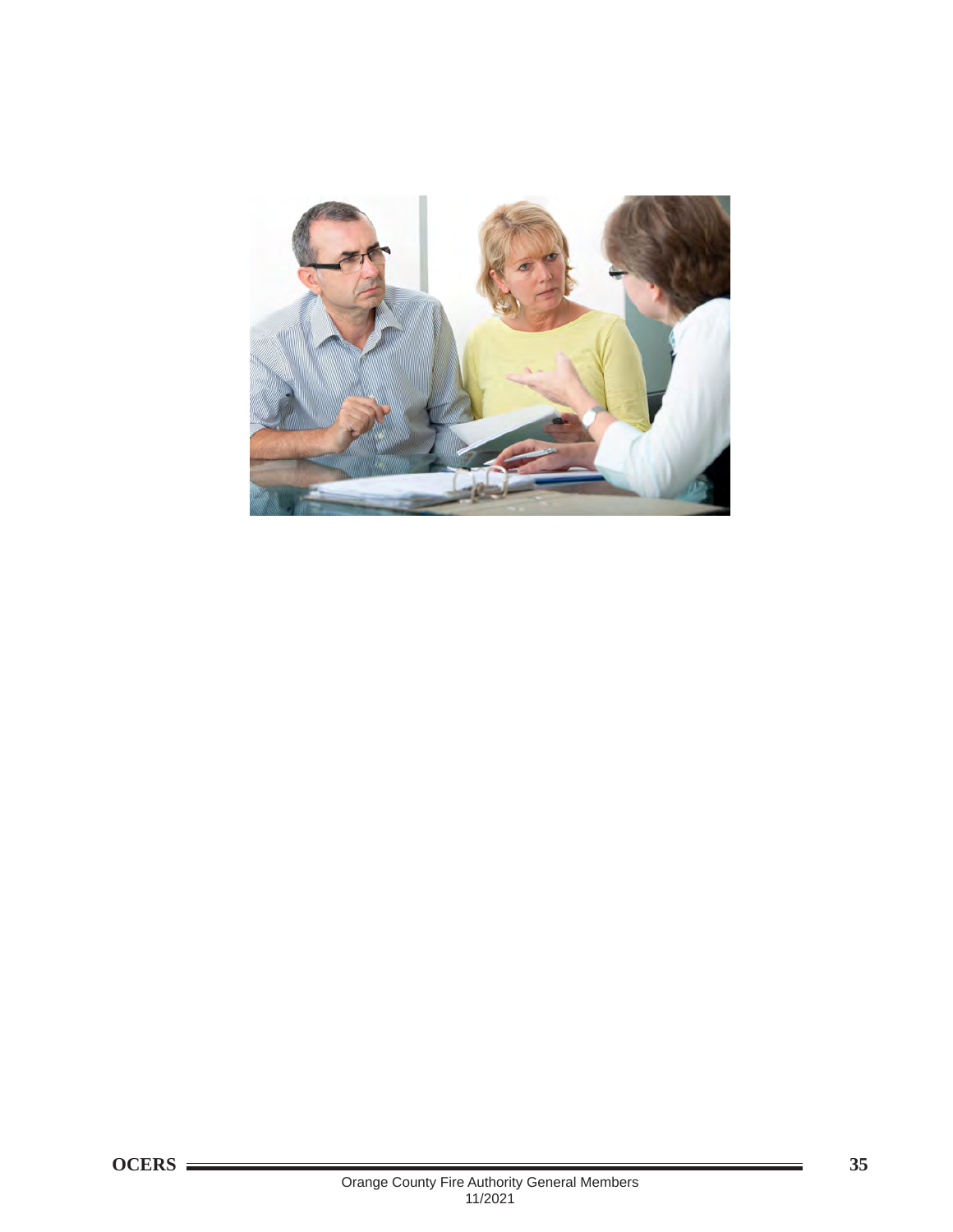## Administrative information

## Plan documents

This Summary Plan Description (SPD) summarizes the key features of the Retirement Plan. Details can be found in the County Employees Retirement Law of 1937 (the '37 Act), Sections 31450 through 31899.10 of the California Government Code and the California Public Employees' Pension Reform Act of 2013 (PEPRA), sections 7522 through 7522.74 of the California Government Code. All statements made in this SPD are subject to the provisions and terms of the '37 Act and PEPRA. If there is any difference between this SPD and either the '37 Act or PEPRA, the '37 Act and PEPRA will govern. Although the benefits currently available under the Retirement Plan are described here, OCERS reserves the right to change the plan at any time, with or without notice.

Other plan documents such as the Annual Comprehensive Financial Report can be obtained by requesting them from OCERS at the following address: PO Box 1229, Santa Ana, California 92702; from our website: **[ocers.org](https://www.ocers.org)**; or by calling (714) 558-6200.

### Administration of OCERS

OCERS is governed by a Board of Retirement, consisting of nine regular members and one alternate member (the County Treasurer, four active elected members, four appointed members and one elected retiree).

The Board is responsible for the administration of the System's investments and benefits, such as approving all requests for a Service Retirement, Deferred Retirement, Disability Retirement, survivor benefits, and any other claims relating to the System.

#### Confidentiality of records

OCERS is required to protect the confidentiality of member records. Third party questions about your account cannot be answered without your written consent, pursuant to court order, or for the administration of the Retirement System.

## Active employers

City of San Juan Capistrano County of Orange Orange County Cemetery District Orange County Children and Families Commission Orange County Employees Retirement System Orange County Fire Authority Orange County In-Home Supportive Services Public Authority Orange County Local Agency Formation Commission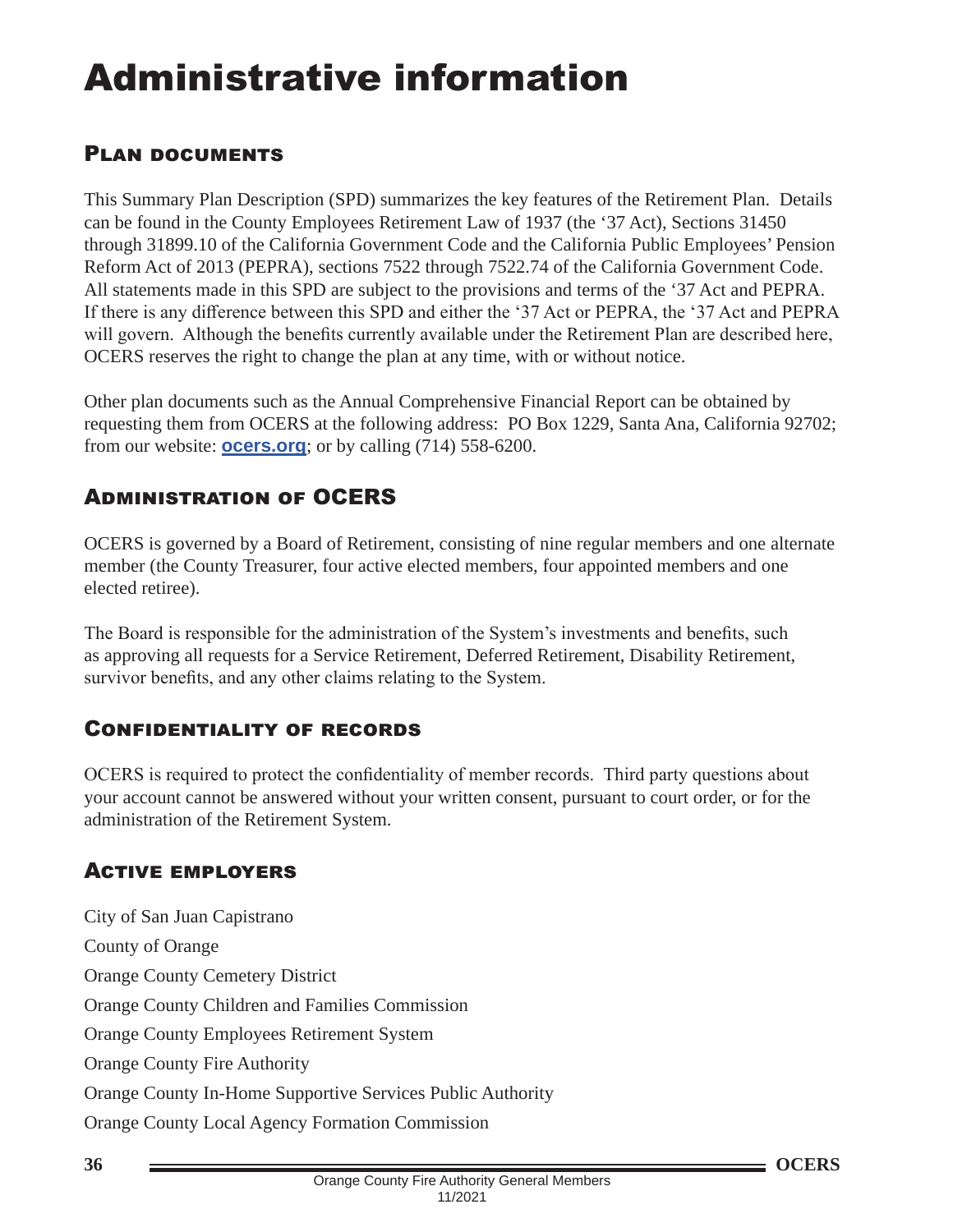Orange County Public Law Library Orange County Sanitation District Orange County Superior Court Orange County Transportation Authority Transportation Corridor Agencies

#### Inactive employers

Capistrano Beach Sanitary District City of Rancho Santa Margarita Cypress Recreation and Park District Orange County Department of Education Orange County Mosquito And Vector Control District University of California, Irvine Medical Center University of California, Irvine Campus



#### Plan information

| <b>Plan name</b>                     | <b>Orange County Employees Retirement System</b>                                                   |
|--------------------------------------|----------------------------------------------------------------------------------------------------|
| <b>Tax identification</b><br>numbers | Federal # 52-1670476<br>State # 803-6408-6                                                         |
| Plan year ends                       | December 31                                                                                        |
| <b>Plan Administrator</b>            | The Chief Executive Officer of the Orange County<br><b>Employees Retirement System</b>             |
| <b>Plan type</b>                     | Defined benefit                                                                                    |
| Legal service                        | Service for legal process related to the Retirement<br>Plan may be made to the Plan Administrator. |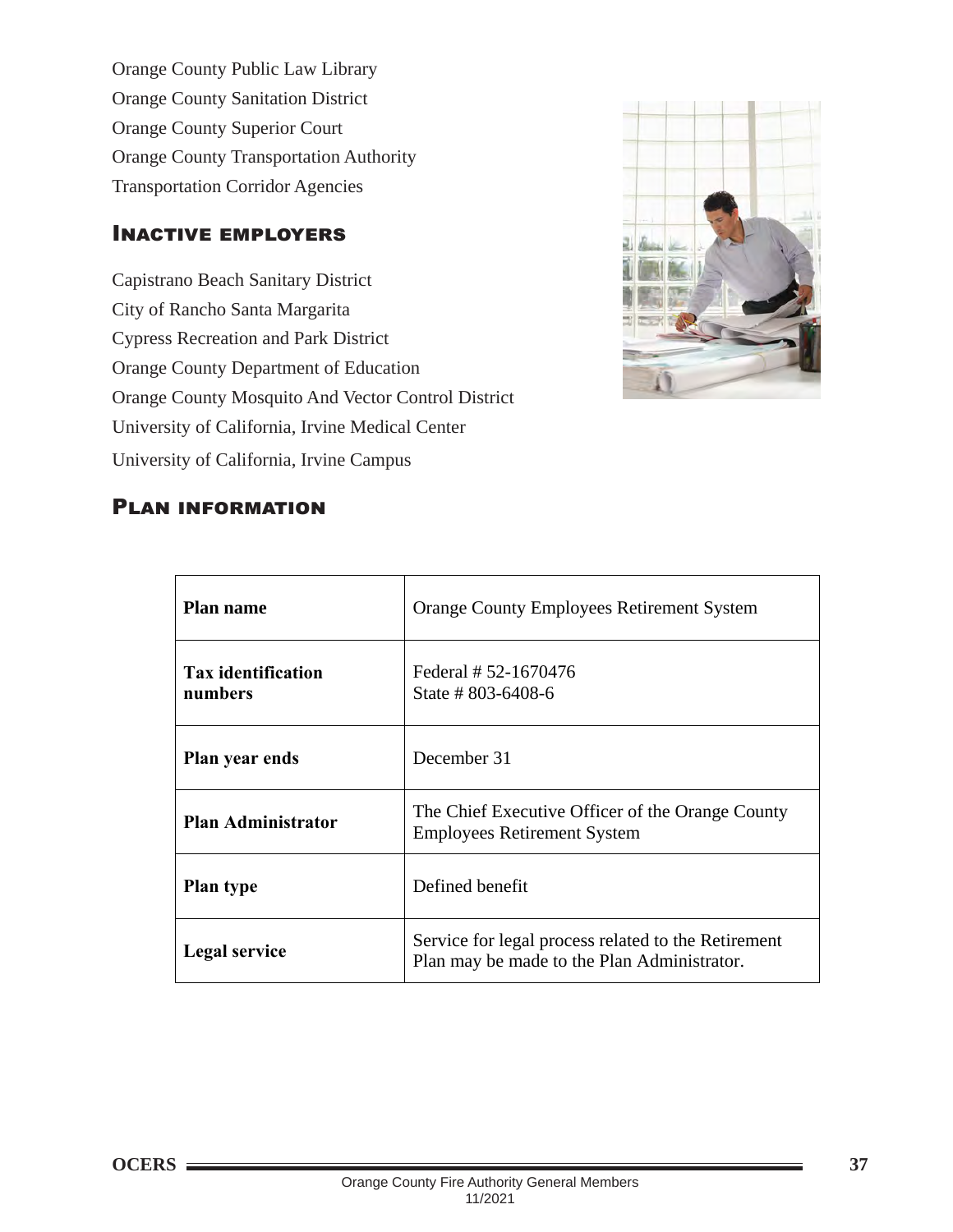## <span id="page-40-0"></span>Key terms

Following are definitions of terms that are used throughout this SPD.

An **Actuary** is a mathematician who is specially trained to evaluate member experience (deaths, terminations, disabilities & retirements at various ages, etc.), recommend economic assumptions (inflation,

investment returns, salary and payroll increases, *etc*.), calculate actuarial liabilities (forecast of how much will have to be paid out in benefits in future years, etc.), and rates (such as contribution, pension, annuity, *et al*).

**Age factors** are a set of numeric quantities based on your age at retirement.

**Annuity** is a series of payments (retirement benefits) derived from your contributions and interest for a specified period of time such as a number of years or for life.

**Beneficiary** is a person that you (the member) name in writing to receive certain benefits provided by the plan upon your death.

**COLA** means cost-of-living adjustment. It is based on the movement of the Consumer Price Index; the maximum annual COLA adjustment for OCERS retirees is 3% as set by the Retirement Board.

**Compensation Earnable -** See Final Average Salary.

**Consumer Price Index** or **CPI** is the measure of the rate of changes in prices which are used by pension funds to measure inflation. CPI is based on the U.S. Department of Labor Statistics' monthly survey of consumer goods and services, including housing costs, food, transportation, electricity, *et al* for the Los Angeles, Riverside and Long Beach area.

**Deferred Reciprocal Retirement** means that if you terminate employment with OCERS you will be eligible to receive benefits from the System if you leave your member contributions on deposit with OCERS, and transfer to another reciprocal system within six months of your termination from OCERS. You cannot withdraw your member contributions until you terminate from your new plan.

**Deferred Regular Retirement** means that if you terminate employment other than by retirement, you still may be eligible to receive benefits from the System if you leave your member contributions on deposit with the System.

**Defined Benefit Plan** is one designed to pay each member a lifetime benefit based on 4 factors: benefit formula, a Member's age at retirement, Member's length of service and Member's Final Average Salary.

**Disability Retirement** is a retirement allowance payable if you become permanently physically or mentally incapacitated from substantially performing the usual duties of any permanent assignment in your job classification (due to either Service-connected or Nonservice-connected illness or injury). This determination is made by the Board of Retirement after you have filed an application and submitted proof of your disability and its causes, and the Retirement System investigates your application.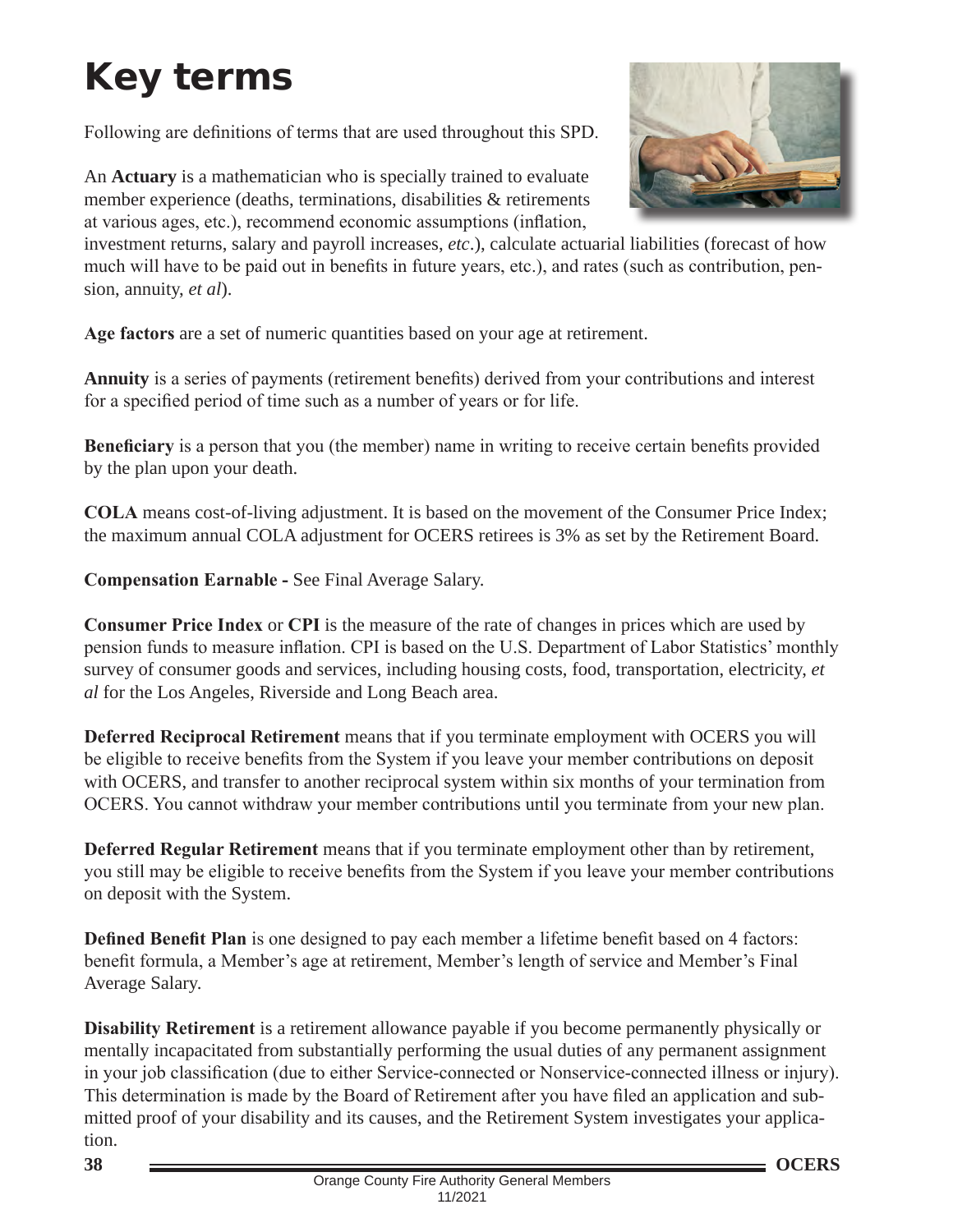<span id="page-41-0"></span>**Domestic Relations Order (DRO)** is a legal judgment, decree or order that recognizes the right of a former spouse to a community property interest in the benefits payable under your Retirement Plan.

**Eligible Child** (Children) is/are your unmarried child/children under the age of 18 or under the age of 22 if an unmarried, full-time student. This includes adopted children. Eligible Child can also include a stepchild living or domiciled with the member at the time of the member's death for purposes of an active member Nonservice-connected or Service-connected death benefit only.

**Eligible Spouse** is the person to whom you are legally married. For purposes of receiving benefits, the term has different meanings depending on the situation. Eligible Spouse also includes a Qualified Domestic Partner registered in accordance with applicable Family Law provisions.

**Excise Taxes** refers to the penalty you pay if you receive a lump sum distribution of your pretax (taxable) contributions and interest before you reach age 59½ and you do not roll it over into another qualified employer plan or IRA.

**Final Average Salary** is a measure of your level of earnings based on your average salary for a specified period of time. It includes your base salary and may also include other pay items such as uniform allowance, shift differentials, bonuses, and bilingual pay. Other items of compensation may also apply. This is one of the factors used in calculating your monthly retirement allowance.

**General Members** are all members not in a Safety classification.

**IRA** means **I**ndividual **R**etirement **A**ccount

**Legacy Member** is an OCERS-covered employee who was an active member of OCERS prior to January 1, 2013; OR an individual who was a deferred member of OCERS prior to January 1, 2013, and who returns to the same employer; OR an individual who was a deferred member of a reciprocal retirement system with service under that system prior to January 1, 2013 who became an active member of OCERS within six months of deferring membership in the reciprocal system.

**Nonservice-connected Disability** is an injury or disease, not related to your employment, that permanently prevents you from performing the duties of your job. You must have at least 5 years of service credit to be eligible to receive nonservice-connected disability benefits from OCERS.

**OCERS** ("the System") is the Orange County Employees Retirement System.

**Pensionable Compensation** is applicable to PEPRA plan U. Pensionable compensation is your base pay and regularly recurring pay items for special skills or shifts. Plan U pensionable compensation is limited to 120% of the Social Security level adjusted by the Consumer Price Index for all Urban Consumers annually on January 1st following the annual valuation. Pensionable compensation is one of the factors used in calculating your monthly retirement allowance.

**PEPRA** is the California Public Employees' Pension Reform Act, which took effect on January 1, 2013. PEPRA changes the way OCERS' retirement benefits are applied, and places compensation limits on certain members.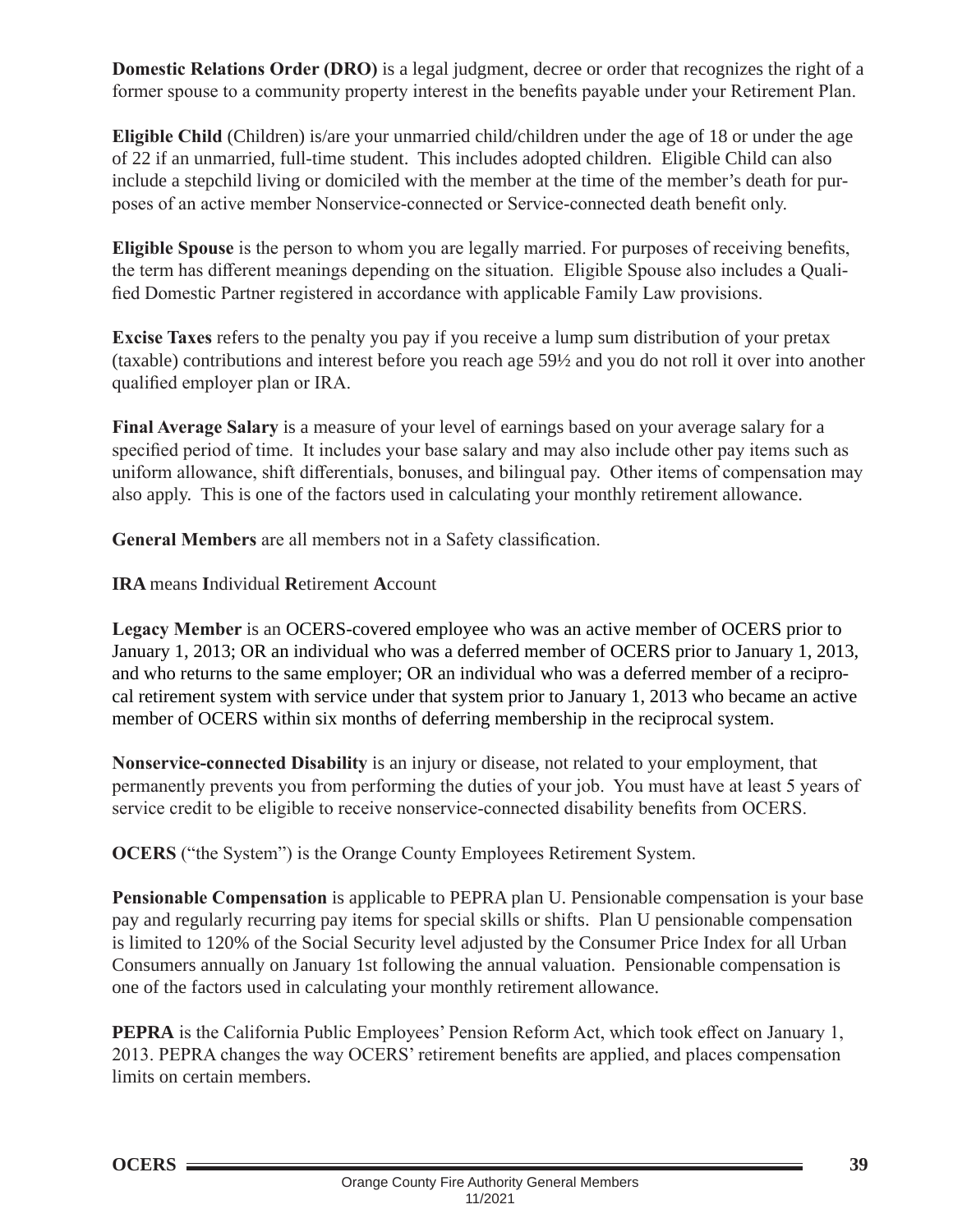**Probate** is the court supervised process of administering and distributing the estate of a deceased person.

**Qualified Domestic Partner** means that the member is registered with the California Secretary of State in accordance with Family Code Section 297.

**Reciprocal (reciprocity) Benefits** means the ability for your benefits to be coordinated if you transfer from one covered retirement system to another that enables you to preserve and enhance your total system benefits. There are certain restrictions applicable to reciprocity.

**Rollover** means a form of favorable tax treatment whereby you can defer the taxes on the taxable portion of a lump sum distribution from the Retirement Plan by transferring it to another employer's qualified plan or an Individual Retirement Account (IRA).

**Service-Connected Disability** is an injury or disease that occurs or is aggravated as a result of your employment, and that permanently prevents you from performing the duties of your job. All contributory members are eligible to receive service-connected disability benefits from OCERS if they meet the necessary requirements.

**Service Credit** are your hours worked under membership with OCERS, converted to years for which you make contributions and receive credit in the Retirement System.

**Service Retirement Allowance** is the amount of money you receive when you retire based on your benefit formula, Years of Service Credit, Final Average Salary, and a factor based on your age at retirement.

**STAR COLA** means **S**upplemental **T**argeted **A**djustment for **R**etirees **C**ost-**o**f-**L**iving **A**djustment. It is paid to certain retirees and survivors who have lost more than 20% of their original retirement benefit's purchasing power due to inflation. This benefit must be approved each year by the Board of Retirement.

**Summary Plan Description (SPD)** is a general description of the retirement plan provisions provided by OCERS to participants and beneficiaries.

**Survivor Benefits** are those benefits payable from the Retirement System to your Eligible Spouse/ Qualified Domestic Partner or Eligible Children after your death.

**System** is a general term for the Orange County Employees Retirement System (OCERS).

**Trust** (including living trust) is a legal entity that is created when a person or organization transfers assets to a trustee for the benefit of designated persons.

**Unmodified Option** is a retirement option that provides you with the maximum retirement allowance available and a continuation benefit to your Eligible Spouse, Qualified Domestic Partner or Eligible Children upon your death.

**40 OCERS**